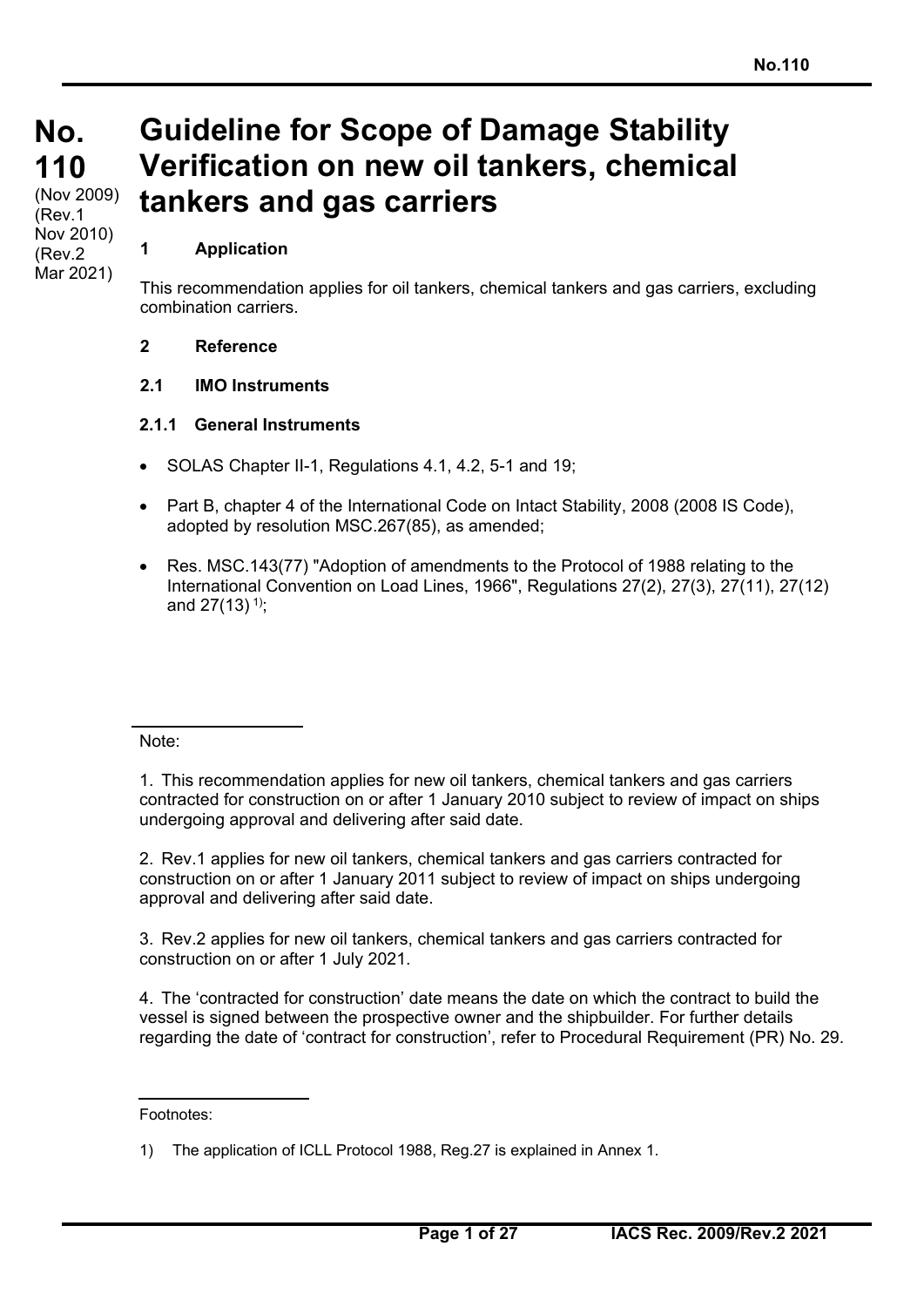- Res. MSC.429(98) "Explanatory Notes to the SOLAS Chapter II-1 Subdivision and Damage Stability Regulations" - special attention should be paid to Guidelines for the Preparation of Subdivision and Damage Stability Calculations specified in the Appendix;
- Res. MSC.429(98)/Rev.1 "Explanatory Notes to the SOLAS Chapter II-1 Subdivision and Damage Stability Regulations" - special attention should be paid to Guidelines for the Preparation of Subdivision and Damage Stability Calculations specified in the Appendix;
- Res. MSC.362(92)"Revised Recommendation on a Standard Method for Evaluating Cross-Flooding Arrangements";
- MSC.1/Circ.1245 "Guidelines for Damage Control Plans and Information to the Master"; and
- MSC.1/Circ.1229 "Guidelines for the Approval of Stability Instruments", paragraph 4.

### **2.1.2 Instruments applicable to oil tankers**

- MARPOL Annex I, Regulation 28; and
- ICLL 66/88 Annex I, Reg.27 for type "A" ships with a length of more than 150m and assigned freeboard less than type "B". An overview is shown in Annex I of this document.

### **2.1.3 Instruments applicable to gas carriers**

- International Code for the Construction and Equipment of Ships Carrying Liquefied Gases in Bulk (IGC Code), Chapter 2, Paragraphs 2.1, 2.4, 2.5, 2.6.2, 2.6.3, 2.7, 2.8 and 2.9;
- MSC/Circ.406/Rev.1 "Guidelines on Interpretation of the International Code for the Construction and Equipment of Ships Carrying Dangerous Chemicals in Bulk (IBC Code) and the International Code for the Construction and Equipment of Ships Carrying Liquefied Gases in Bulk (IGC Code) and Guidelines for the Uniform Application of the Survival Requirements of the IBC and IGC Codes"; and
- ICLL 66/88 Annex I, Reg.27 for type "A" ships with a length of more than 150m and assigned freeboard less than type "B". An overview is shown in Annex I of this document.

### **2.1.4 Instruments applicable to chemical tankers**

- International Code for the Construction and Equipment of Ships Carrying Dangerous Chemicals in Bulk (IBC Code), Chapter 2, Paragraphs 2.1, 2.4, 2.5, 2.6.2, 2.7, 2.8 and 2.9;
- MSC/Circ.406/Rev.1 "Guidelines on Interpretation of the International Code for the Construction and Equipment of Ships Carrying Dangerous Chemicals in Bulk (IBC Code) and the International Code for the Construction and Equipment of Ships Carrying Liquefied Gases in Bulk (IGC Code) and Guidelines for the Uniform Application of the Survival Requirements of the IBC and IGC Codes"; and
- ICLL 66/88 Annex I, Reg.27 for type "A" ships with a length of more than 150m and assigned freeboard less than type "B". An overview is shown in Annex I of this document.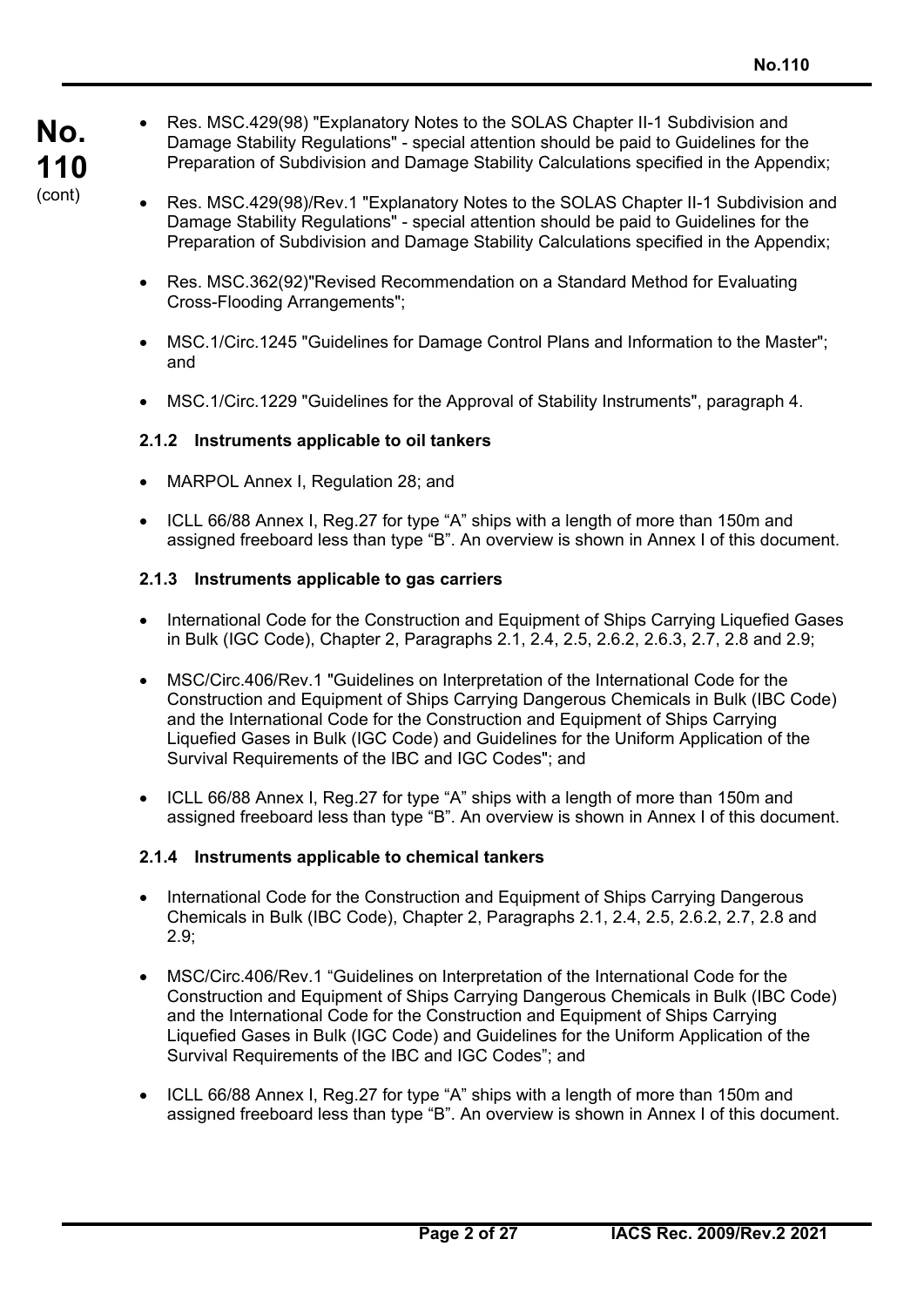### **2.2 IACS Resolutions**

- UR L5 "Onboard Computers for Stability Calculations";
- PR7 "Procedure for the Training and Qualification of Survey and Plan Approval Staff"; and
- UI SC 156 "Doors in watertight bulkheads of cargo ships and passenger ships".

### **3 General**

### **3.1 Education and training**

3.1.1 Plan approval staff engaged in damage stability verification of new oil tankers, chemical tankers and gas carriers should have as minimum the following formal educational background:

- a degree or equivalent from a tertiary institution recognized within the field of marine engineering or naval architecture; and
- competent in the English language commensurate with their work.

3.1.2 Plan approval staff engaged in damage stability verification of new oil tankers, chemical tankers and gas carriers should be trained according to theoretical and practical modules defined by the Society to acquire and develop general knowledge and understanding applicable to the a/m types of ship and stability assessment according to the Society Rules and Instruments and Resolutions referred in paragraph 2 above.

3.1.3 Methods of training may include monitoring, testing, etc. on regular basis according to the Society's system. Evidence of training provided should be documented.

3.1.4 Updating of qualification may be done through the following methods:

- self-study;

 $\overline{a}$ 

- extraordinary seminars in case of significant changes in the Society's Rules or International Conventions, Codes, etc.; and
- special training on specific work, which is determined by a long absence of practical experience.

Maintenance of qualification should be verified at annual performance review.

### **3.2 Scope of stability verification**

The scope of damage stability verification is determined by the required damage stability standards (applicable damage stability criteria) and aims at providing the ship's master with a sufficient number of approved loading conditions to be used for the loading of the ship. In general, for non-approved loading conditions (by the Administration or RO), approved KG/GM limit curve(s) or approved loading instrument software satisfying the stability requirements (intact and damage) for the draught range to be covered should be used to verify compliance on board.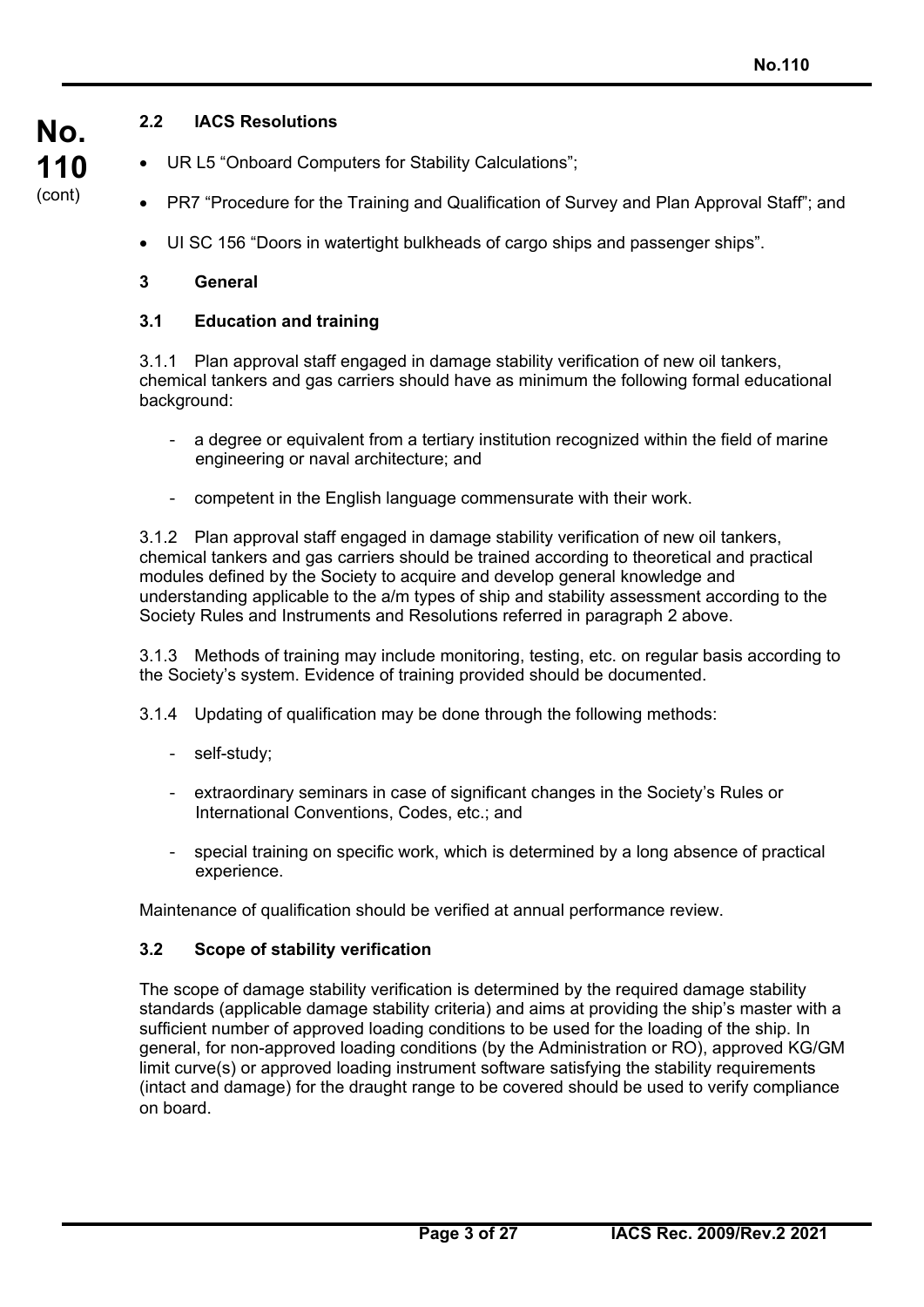Within the scope of the verification determined as per the above, all potential or necessary damage scenarios should be determined and assessed taking into account the damage stability criteria.

Damage stability verification and approval requires a review of submitted calculations and supporting documentation with independent check calculations to confirm damage stability calculation results comply with relevant stability criteria.

Examination and approval of the loading instrument software installed on board (and to be used for assessing intact and damage stability) shall also be carried out. A loading instrument comprises hardware and software. The accuracy of the computation results and actual ship data used by the software is to be verified.

### **3.3 Assumptions**

For all loading conditions, the initial metacentric height and the righting lever curve should be corrected for the effect of free surfaces of liquids in tanks.

Superstructures and deckhouses not regarded as enclosed can be taken into account in stability calculations up to the angle at which their openings are flooded. Flooding points (including windows) incapable of weathertight closure are to be included in any list determined in accordance with paragraph 3.4.2.6. Full compliance with residual stability criteria must be achieved before any such point becomes immersed.

When determining the righting lever (GZ) of the residual stability curve, the constant displacement (lost buoyancy) method of calculation should be used (see paragraph 6.1).

Conditions of loading and instructions provided by the submitter for use of the applicable KG/GM limit curve(s) and variation of loading patterns and representative cargoes are taken to be representative of how the ship will be operated.

### **3.4 Documentation to be submitted for review**

### **3.4.1 Presentation of documents**

The documentation should begin with the following details: principal dimensions, ship type, designation of intact conditions, designation of damage conditions and pertinent damaged compartments, KG/GM limit curve(s).

### **3.4.2 General documents and supporting information**

.1 lines plan, plotted or numerically:

- .2 hydrostatic data and cross curves of stability (including drawing of the buoyant hull);
- .3 definition of watertight compartments with moulded volumes, centres of gravity and permeability;
- .4 layout plan (watertight integrity plan) for the watertight compartments with all internal and external opening points including their connected sub-compartments, and particulars used in measuring the spaces, such as general arrangement plan and tank plan;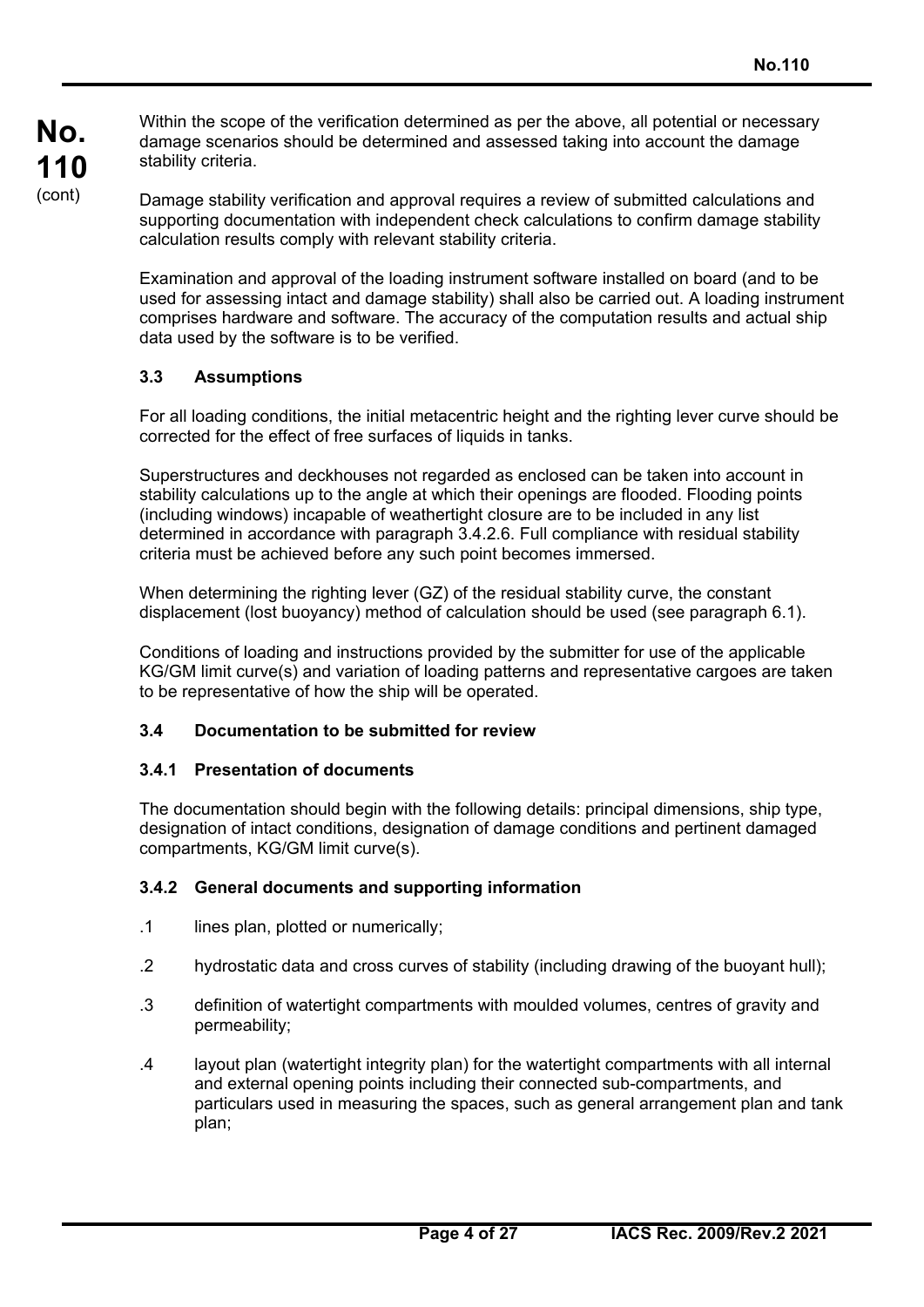- **No. 110**  (cont)
- .5 Stability Booklet/Loading Manual including at least fully loaded homogeneous condition at summer load line draught (departure and arrival) and other intended operational conditions<sup>2)</sup>; in addition, when verifying the damage stability according to MSC/Circ.406/Rev.1 and MSC.1/Circ. 1537 the tropical freeboard needs to be considered, however, the fresh water allowance and tropical fresh water allowance need not to be taken into account according to MARPOL, IBC and IGC.
- .6 coordinates of opening points with their level of tightness (e.g., weathertight, unprotected) 3), including reference to the compartment that the opening is connected to.
- .7 watertight door location;
- .8 cross and down flooding devices and the calculations thereof according to resolution MSC.362(92) with information about diameter, valves, pipe lengths and coordinates of inlet/outlet. Cross/down flooding should not be considered for the purpose of achieving compliance with the stability criteria (see also paragraph 9.2);
- .9 pipes in damaged area when the breaching of these pipes results in progressive flooding (see paragraph 10.1);
- .10 damage extents and definition of damage cases; and
- .11 any initial conditions or restrictions which have been assumed in the derivation of critical KG or GM data, and which must therefore be met in service.

### **3.4.3 Special documents**

.1 Documentation

Design documentation should include: damage stability calculations (including residual stability curves), the arrangements, configuration and contents of the damaged compartments, and the distribution, relative densities and the free surface effect of liquids.

Operational documentation should include: loading and stability information booklet (stability booklet), Damage Control Plan; and Damage Control Booklet<sup>3)</sup>.

Footnote:

 $\overline{a}$ 

3) Details of watertight, weathertight and unprotected openings should be included in the Damage Control Plan and Damage Control Booklet in accordance with MSC.1/Circ.1245.

The cases and extent of progressive flooding assumed in the damage stability analysis should be indicated in the Damage Control Booklet and the Documents for Submission in accordance with the Appendix to MSC.429(98). Arrangements to prevent further flooding are to be indicated on the Damage Control Plan and in the Damage Control Booklet.

<sup>2)</sup> For the purpose of making a submission of stability information for approval, the minimum number of loading conditions which should be submitted for approval is a function of the mode of operation intended for the ship. MSC/Circ.406/Rev.1 offers guidance in this respect, and identifies the concepts of the "dedicated service tanker" and "parcel tanker" for the purpose of undertaking stability approval of ships certified under the IBC and IGC Codes and the appropriate treatment of ships assigned tropical freeboards.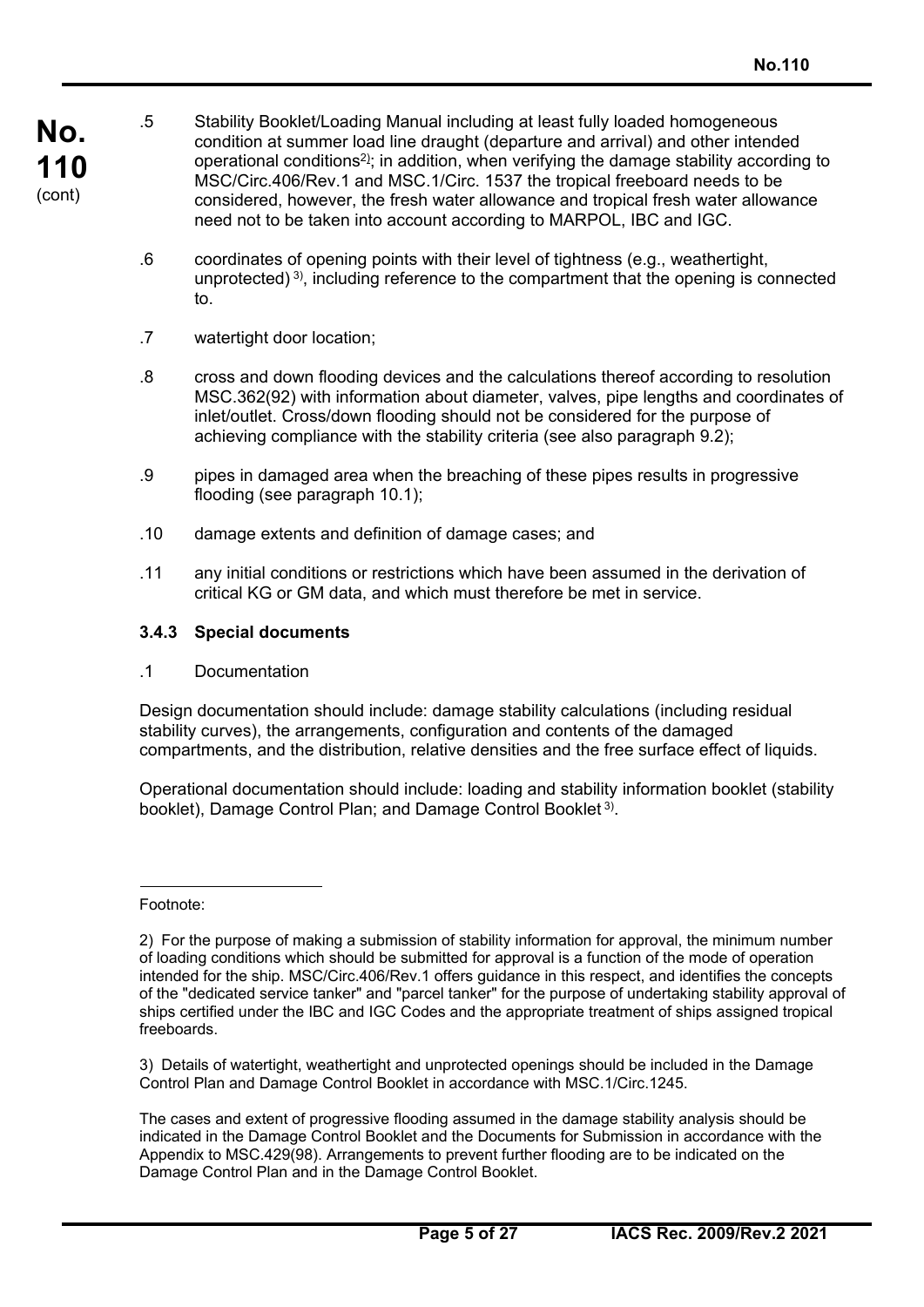### .2 Special consideration

**No. 110**  (cont)

For intermediate flooding stages before cross-flooding (see paragraphs 6.8 and 9.2), or before progressive flooding (see paragraph 6.9), occur, an appropriate scope of the documentation covering the aforementioned items is needed. The intermediate stages for cargo outflow and sea water inflow should be checked. If any stability criteria during intermediate stages shows more severe values than in the final stage of flooding these intermediate stages should also be submitted.

### **4 Operating Limits – Descriptions/Assumptions**

In considering the scope of the verification to be conducted, consideration of the operating limits is needed.

The following loading options should be permitted:

- a) Service loading conditions identical to the approved loading conditions of the stability booklet (see paragraph 4.2); or
- b) Service loading conditions complying with the approved intact and damage stability limiting curves (where provided) (see paragraph 4.3); or
- c) Service loading conditions which have been checked with an approved on-board stability software with the capability to perform damage stability calculations (Type 2 or 3 of IACS UR L5, Rev.4 June 2020) either based on KG/GM limit curve(s) or based on direct damage stability assessment (see paragraph 4.5).

If above mentioned proof of compliance is not possible, then the intended loading conditions should be either prohibited or be submitted for specific approval to the Administration or RO. Suitable instructions to this effect should be included in the stability booklet/loading manual. An approved loading condition is one which has been specifically examined and endorsed by Administration/RO.

### **4.1 Specific loading patterns**

 $\overline{a}$ 

Ship specific design loading patterns and loading restrictions should be clearly presented in the stability booklet. The following items should be included:

- a) Any required and intended loading conditions (including the ones corresponding to multiple freeboards when so assigned to the vessel), i.e. symmetrical/unsymmetrical, homogeneous/alternating or ballast/partial/full;
- b) Types (e.g. oil, noxious liquid substances and LNG) of liquid cargo allowed to be carried;
- c) Restrictions to different liquid loads to be carried simultaneously;
- d) Range of permissible densities of liquid loads to be carried; and
- e) Minimum tank filling levels required to achieve compliance with the applicable stability criteria.

For the verification of damage stability all loading conditions presented in the stability booklet except for ballast, light ship and docking conditions are to be examined.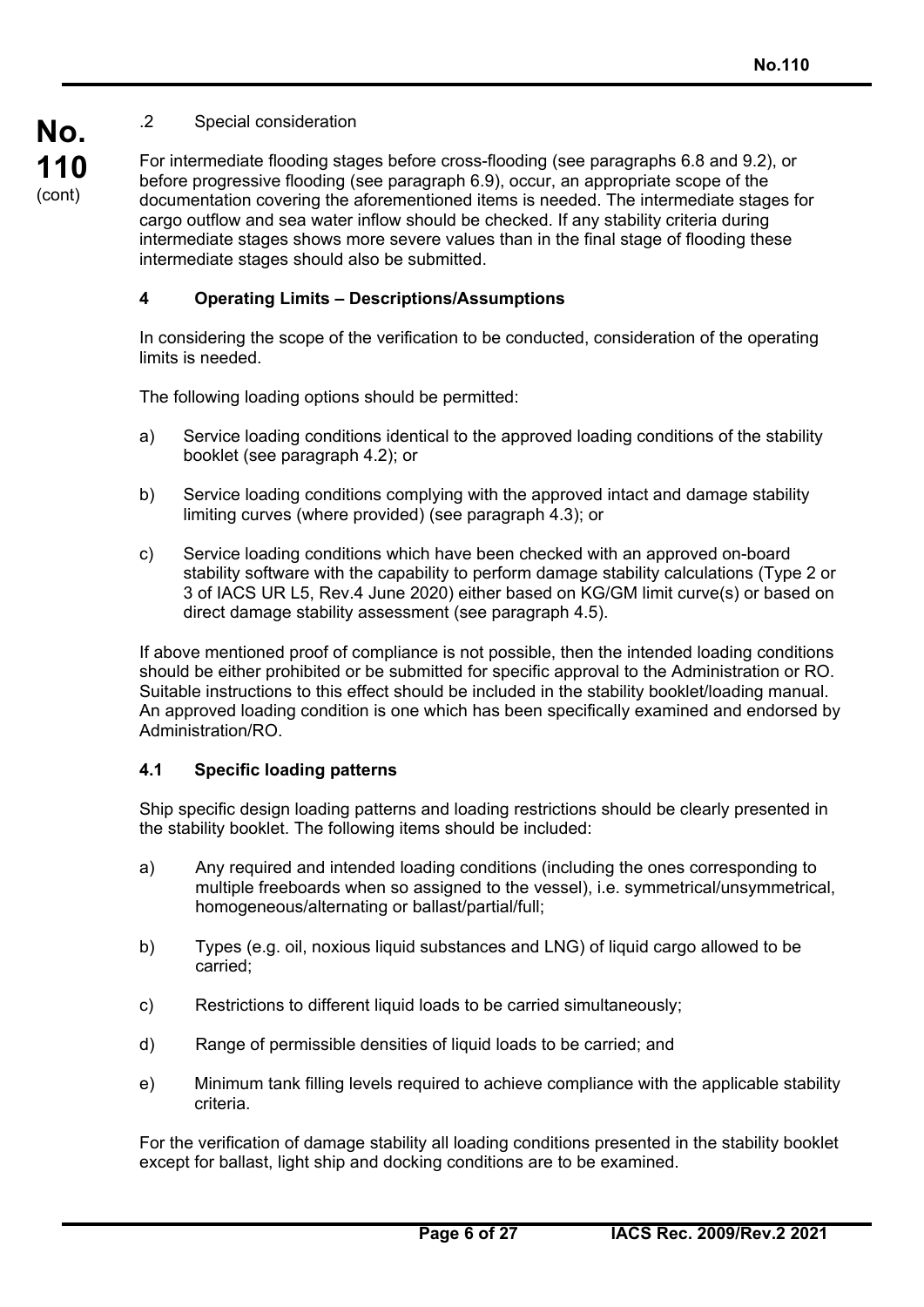### **4.2 Matrix of permissible loading conditions**

In the absence of stability software and KG/GM limit curve(s), in lieu of approved specific loading conditions, a matrix clearly listing the allowable range of loading parameters (draft, trim, KG, cargo loading pattern and SG) that the vessel is allowed to load in order to be in compliance with the applicable intact and damage stability criteria can be developed for the stability booklet when a greater degree of flexibility than that afforded by approved specific loading conditions is needed. If this information is to be used it should be in an approved form.

### **4.3 KG/GM Limit Curve(s)4)**

Where KG/GM limit curves are provided, a systematic investigation of damage survival characteristics should be undertaken by making calculations to obtain the minimum required GM or maximum allowable KG at a sufficient number of draughts within the operating range to permit the construction of a series of curves of "required GM" or "allowable KG" in relation to draught and cargo tank content in way of the damage. The curves should be sufficiently comprehensive to cover operational trim requirements.

The verification of KG/GM limit curves should be conducted without any free surface correction. The actual loading condition uses the free surface correction (see paragraph 6.5) when comparing actual and KG/GM limit values.

It is to be noted that any change of filling level, draught, trim, cargo density might have a major influence to the results of a damage case; therefore the following items should be considered carefully for the calculation of the KG/GM limit curves:

- a) Intact and damage stability criteria applicable to the vessel;
- b) The maximum required damage extent and lesser extents of damage which provide the most severe damage cases;
- c) Draught range of the vessel: when verifying the damage stability, according to MSC/Circ.406/Rev.1 and MSC.1/Circ 1537 the tropical freeboard needs to be considered, however, the fresh water allowance and tropical fresh water allowance need not be taken into account under MARPOL, IBC and IGC;
- d) Trim range of the vessel (see paragraph 6.6);
- e) Full and empty cargo tanks;
- f) Partially filled cargo tanks (consideration of increments as necessary);
- g) Minimum tank fillings if required;
- h) Maximum/minimum densities of cargoes; and
- i) Ballast tank filling levels as necessary to achieve compliance.

Footnote:

<sup>4)</sup> To avoid difficulties associated with developing suitable KG/GM limit curves and their restriction on operational capacity it is recommended that an approved Type 3 stability software is fitted on board.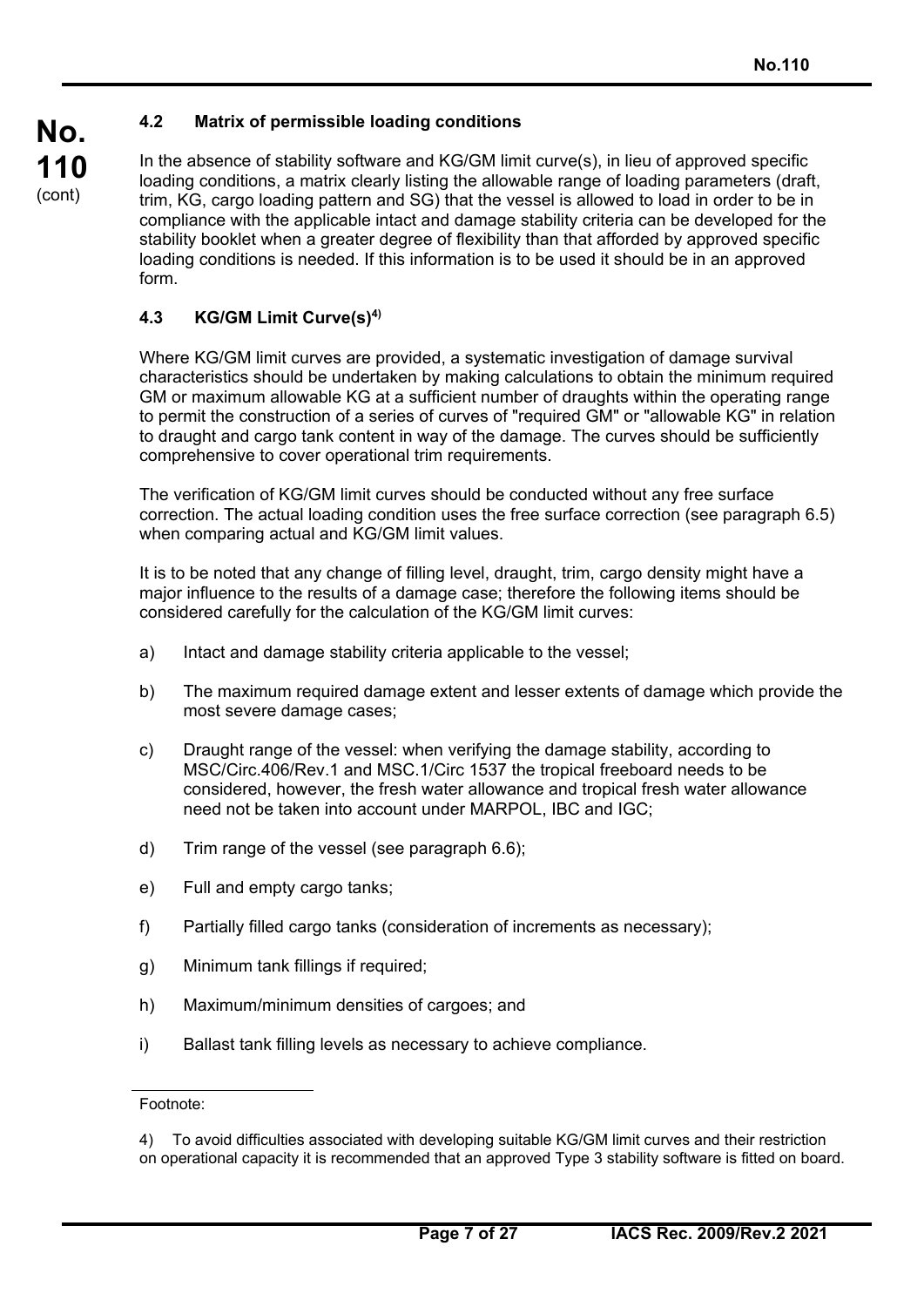Damage stability calculations, on which the KG/GM limit curve(s) is(are) based, should be performed at the design stage. The KG/GM limit curve(s) drawn out taking stability criteria (intact and damage) into account should be inserted in the stability booklet.

### **4.4 Initial heel**

 $\overline{a}$ 

The stability booklet should contain a note for the master to avoid initial heel greater than 1 degree. A steady heeling angle may have major influence to the stability of the vessel especially in case of damage.

### **4.5 Direct calculation onboard (Stability software)**

The use of stability software for stability calculations is not a class requirement.

However, stability software installed onboard shall cover all stability requirements (intact and damage) applicable to the ship.

The following types of stability softwares, if approved by a classification society, (according to IACS UR L5 Rev.4 June 2020) are applicable for calculation of service loading conditions for tankers:

- a) Type 2: software calculating intact stability and checking damage stability on basis of a limit curve (e.g. for vessels applicable to SOLAS Part B-1 damage stability calculations, etc.) or checking all the stability requirements (intact and damage stability) on the basis of a limit curve; and
- b) Type 3: software calculating intact stability and damage stability by direct application of pre-programmed damage cases based on the relevant Conventions or Codes for each loading condition (for some tankers etc.)

The software shall be approved by the Society. The stability instrument is not a substitute for the approved stability documentation, but used as a supplement to facilitate stability calculations.

Damage Stability of Type 3 stability software shall be based on a hull form model, that is, directly calculated from a full three-dimensional geometric model.

All damages, taking into account lesser damages, and variation of draft, cargo density, tank loading patterns and extents of tank filling should be performed to ensure that for any possible loading condition the most onerous damages have been examined according to relevant stability criteria.

All applicable combinations of damage that are possible within the relevant MARPOL Convention / Codes (IGC, IBC…) should be performed. These are all damages within the maximum applicable damage extents for side, bottom and raking; the lesser extent damages for side, bottom and raking.

Lesser extent of damages should be generated on the principle of reduction in any longitudinal, transverse or vertical extent; whist maintaining adjacent (shared boundary) compartment logic, including L-shaped damages.

The methodologies for determining compliance with relevant stability criteria should be as set out in these guidelines.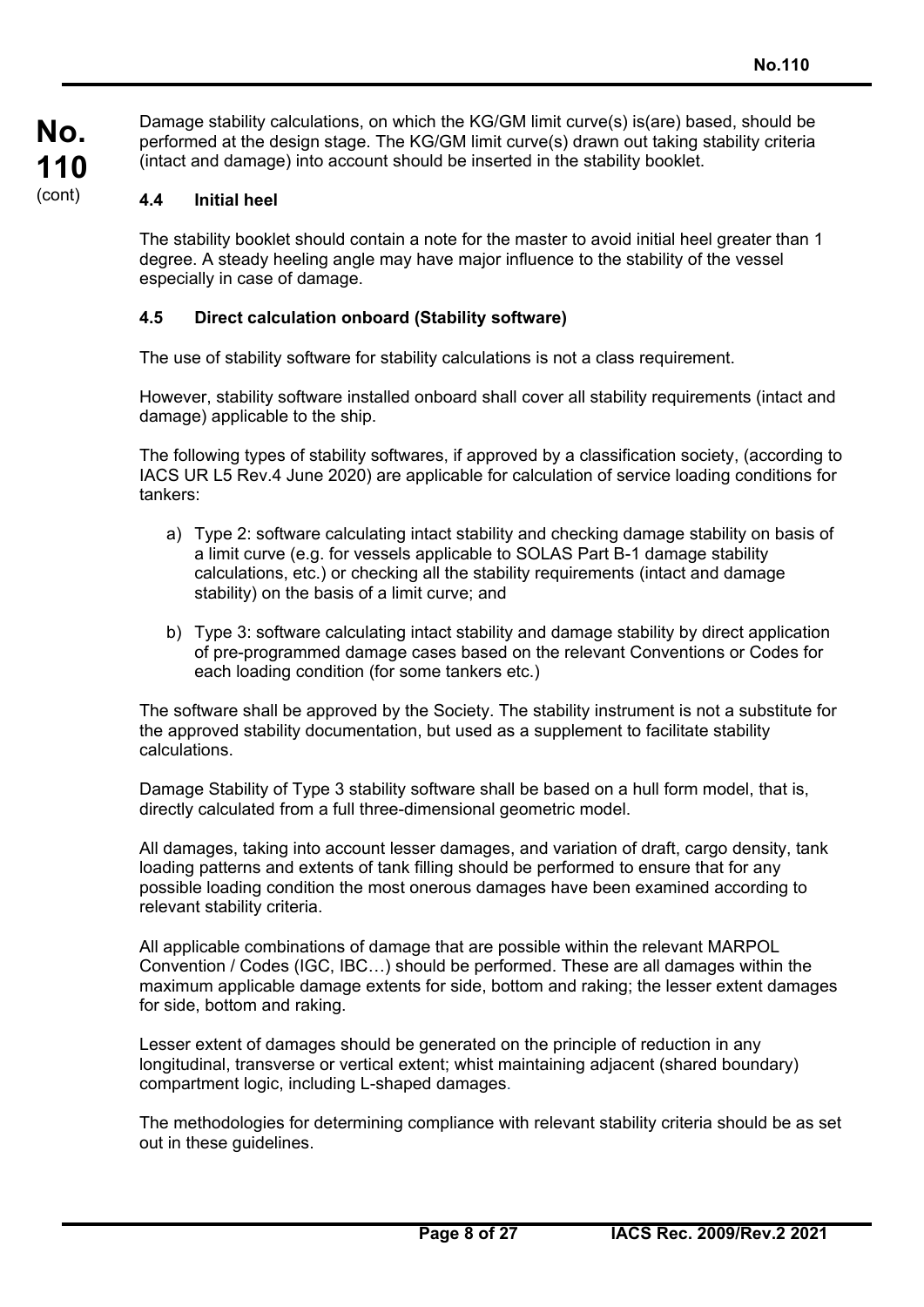### **5 Hull and Compartment Modelling Tolerances**

**No. 110**  (cont)

Depending on the type and scope of programs, the acceptable tolerances are to be determined differently, according to 5.1 or 5.2. Deviation from these tolerances shall not be accepted unless the Society considers that there is a satisfactory explanation for the difference and that there will be no adverse effect on the safety of the ship.

Examples of pre-programmed input data include the following:

Hydrostatic data: Displacement, LCB, LCF, VCB, KMt and MCT versus draught.

Stability data: KN or MS values at appropriate heel/ trim angles versus displacement, stability limits.

Compartment data: Volume, LCG, VCG, TCG and FSM/ Grain heeling moments vs level of the compartment's contents.

Examples of output data include the following:

Hydrostatic data: Displacement, LCB, LCF, VCB, KMt and MCT versus draught as well as actual draughts, trim.

Stability data: FSC (free surface correction), GZ-values, KG, GM, KG/GM limits, allowable grain heeling moments, derived stability criteria, e.g. areas under the GZ curve, weather criteria.

Compartment data: Calculated Volume, LCG, VCG, TCG and FSM/ Grain heeling moments vs level of the compartment's contents.

The computational accuracy of the calculation program results shall be within the acceptable tolerances, specified in 5.1 or 5.2, of the results using an independent program or the approved stability information with identical input.

5.1 Programs which use only pre-programmed data from the approved stability information as the basis for stability calculations, shall have zero tolerances for the printouts of input data.

Output data tolerances are to be close to zero, however, small differences associated with calculation rounding or abridged input data are acceptable.

Additionally differences associated with the use of hydrostatic and stability data for trims that differ from those in the approved stability information, are acceptable subject to review by the individual Society.

5.2 Programs which use hull form models as their basis for stability calculations, shall have tolerances for the printouts of basic calculated data established against either data from the approved stability information or data obtained using the approval authority's model.

Acceptable tolerances shall be in accordance with Table 1.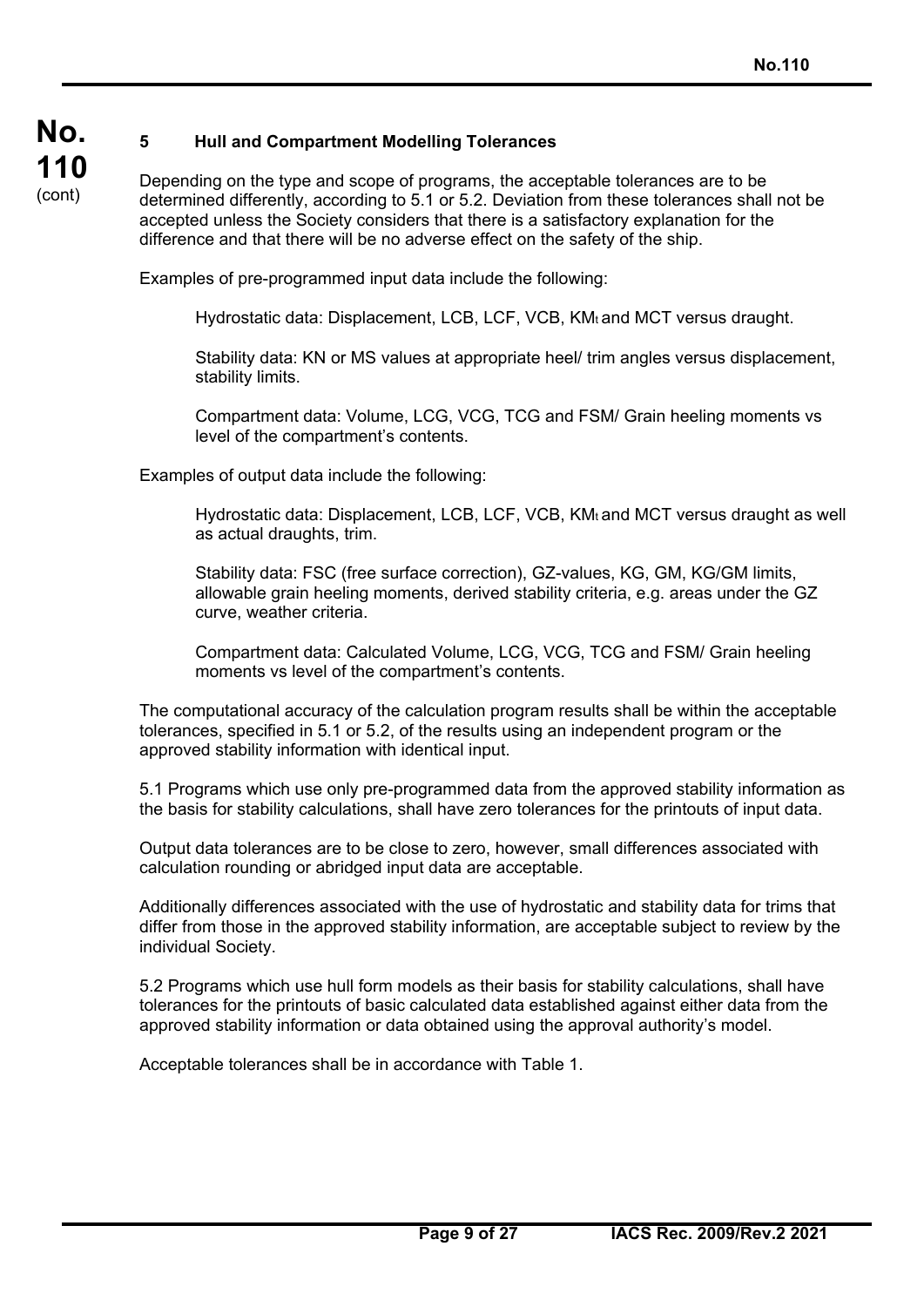### Table 1

| <b>Hull Form Dependent</b>                                       |                        |
|------------------------------------------------------------------|------------------------|
| Displacement                                                     | $+/- 2%$               |
| Longitudinal center of buoyancy, from AP                         | $+/- 1\% / 50$ cm      |
| Vertical center of buoyancy                                      | $+/- 1\% / 5$ cm       |
| Transverse center of buoyancy                                    | $+/- 0.5%$ of B / 5 cm |
| Longitudinal center of flotation, from AP                        | $+/- 1\% / 50$ cm      |
| Moment to trim 1 cm                                              | $+/- 2%$               |
| Transverse metacentric height                                    | $+/- 1\% / 5$ cm       |
| Longitudinal metacentric height                                  | $+/- 1\% / 50$ cm      |
| Cross curves of stability                                        | $+/- 5$ cm             |
| <b>Compartment dependent</b>                                     |                        |
| Volume or deadweight                                             | $+/- 2%$               |
| Longitudinal center of gravity, from AP                          | $+/- 1\% / 50$ cm      |
| Vertical centre of gravity                                       | $+/- 1\% / 5$ cm       |
| Transverse center of gravity                                     | $+/- 0.5%$ of B / 5 cm |
| Free surface moment                                              | $+/- 2%$               |
| Shifting moment                                                  | $+/- 5%$               |
| Level of contents                                                | $+/- 2%$               |
| <b>Trim and stability</b>                                        |                        |
| Draughts (forward, aft, mean)                                    | $+/- 1\% / 5$ cm       |
| GMt (both solid and corrected for free surfaces)                 | $+/- 1\% / 5$ cm       |
| <b>GZ</b> values                                                 | $+/- 5\% / 5$ cm       |
| Downflooding angle                                               | $+/- 20$               |
| Equilibrium angles                                               | $+/- 10$               |
| Distance from WL to unprotected and                              | $+/- 5\% / 5$ cm       |
| weathertight openings, or other relevant point, if<br>applicable |                        |
| Areas under righting arm curve                                   | +/- 5% / 0.0012mrad    |

Notes:

 $\overline{a}$ 

1. Deviation in  $% = \{$ (base value-applicant's value)/base value} \*100 Where the "base value" may be from the approved stability information or the society's computer model.

2. When applying the tolerances in Table 1 having two values, the allowable tolerance is the greater of the two values.

3. Where differences in calculation methodology exist between the programs used in the comparison, this may be a basis for accepting deviations greater than that specified in Table 1 provided a software examination is carried out in sufficient detail to clearly document that such differences are technically justifiable.

4. Deviation from these tolerances shall not be accepted unless the Society considers that there is a satisfactory explanation for the difference and that it is clearly evident from the Society's stability calculations that the deviation does not impact compliance with the required stability criteria for the ship under consideration.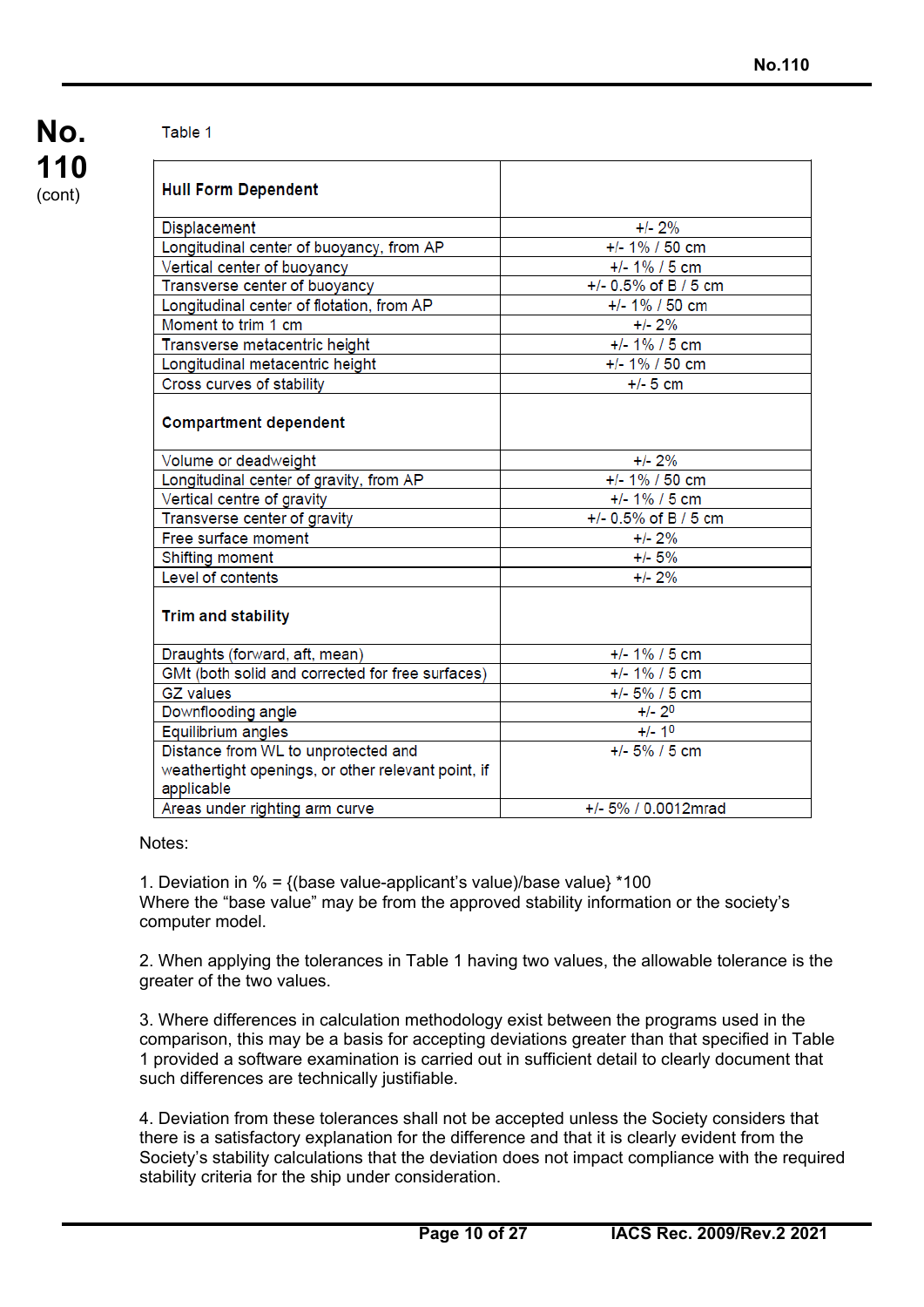## **6 Methodology**

**No.** 

**110**  (cont)

### **6.1 Method of analysis**

Independent analysis uses the "constant displacement"/"lost buoyancy" method.

Within the scope of damage stability analysis with the deterministic approach, depending on the subdivision of the ship, the result of applying the standard of damage as specified in the applicable requirements is the creation of a number of damage cases, where one or more compartments are open to sea.

The compartment(s) once damaged, are not considered as contributing to the buoyancy of the ship. Consequently, a new condition of equilibrium occurs. In order to define the new equilibrium condition and to assess the stability of the ship after damage the lost buoyancy/constant displacement method is used.

The new floating position can be determined by assuming that the damaged displacement is equal to the intact displacement (constant displacement) minus the weight of liquids which were contained in the damaged compartments.

Due to the lost buoyancy of the damaged compartment(s), the remaining intact ship has to compensate by sinkage, heel and trim until the damaged displacement is reached. Once the equilibrium has been reached and the final waterline is determined, the metacentric height (GM), the righting lever curves (GZ) and the centre of gravity positions (KG), can be calculated in order to verify the stability of the ship against the applicable requirements.

For the intermediate stages of flooding and the equalisation with compartments crossconnected by small ducts, i.e. not opened to the sea directly, the added weight method is used.

### **6.2 Arguments used in calculations**

The Arguments used in the calculation for the verification of damage stability are the following:

- .1 Trim: The calculation should be done for the ship freely trimming;
- .2 Heel angle at equilibrium: The heel angle at equilibrium, due to unsymmetrical flooding should not exceed the maximum values as indicated in the applicable requirements. Concerning the range of positive righting levers (GZ), this should be calculated beyond the position of equilibrium to the extent as so required by the applicable requirements;
- .3 Free surface of liquid: For the calculation of the position of the centre of gravity (KG), the metacentric height (GM) and the righting lever curves (GZ), the effect of the free surfaces of liquids (see paragraph 6.5) should be taken into account;
- .4 Immersion of weathertight and unprotected openings (see paragraph 6.7 and 10.1)

Unprotected openings:

 $\overline{a}$ 

The positive range of righting levers is calculated from the angle of equilibrium until the angle of immersion of the unprotected openings leading to intact spaces;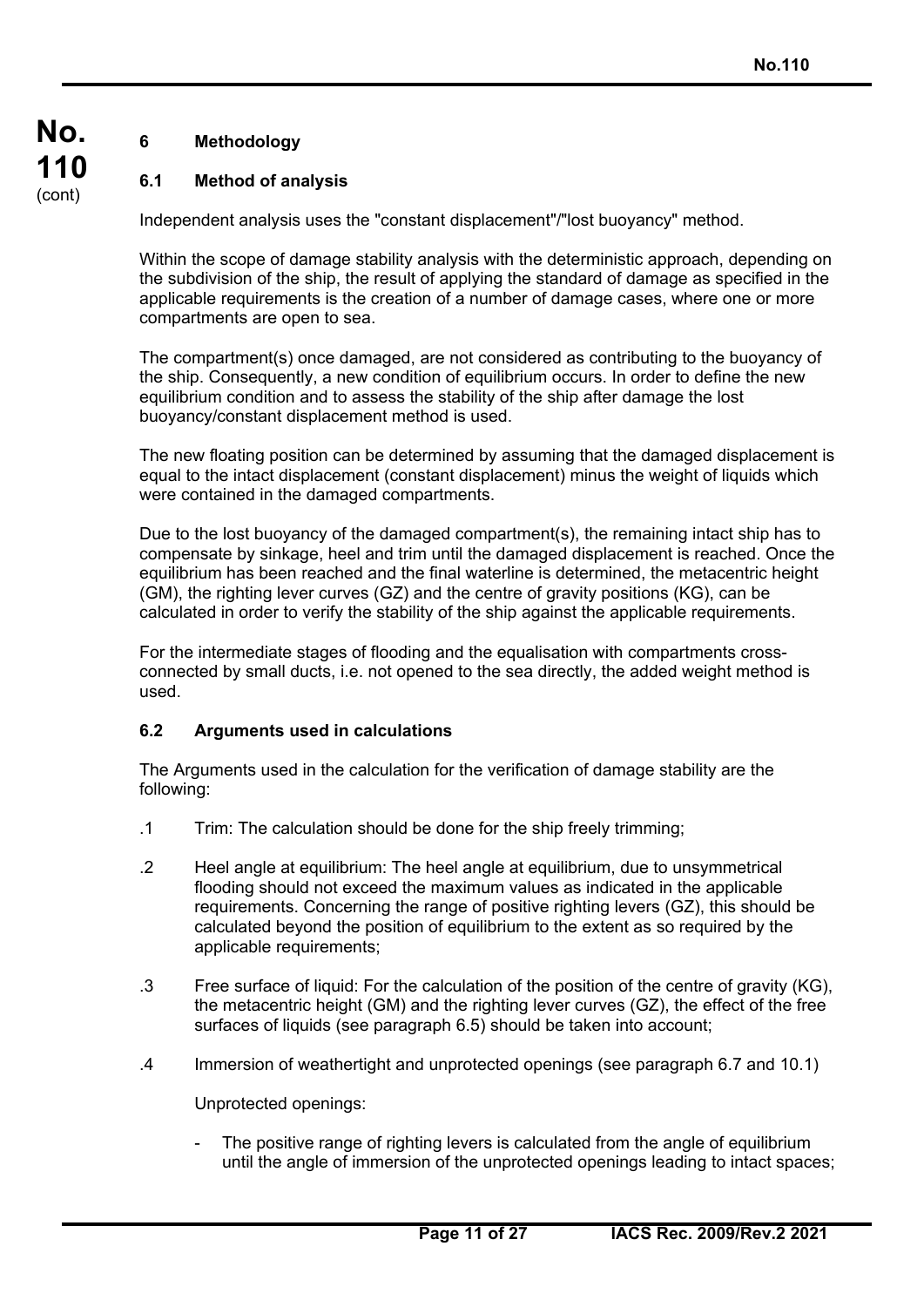Weathertight points: see paragraph 10.1 (ii);

- .5 Progressive flooding through internal pipes: In case of damage of an internal pipe which is connected to an undamaged compartment, the undamaged compartment should also be flooded, unless arrangements are fitted (e.g. check valves or valves with remote means of control), which can prevent further flooding of the undamaged compartments;
	- .6 Permeabilities: Care should be taken to apply the permeabilities as specified in the applicable regulations. Special attention should be paid in case compartments which are separated by weathertight boundaries are modeled as one compartment. This simplified method of modeling the compartments should apply only to compartments belonging to the same category (same permeability); and
	- .7 Heel angles for the calculation of the GZ curve: Evaluation of damage stability criteria should generally be determined from data calculated over a range of angles from 0 to 60 degrees. It is recommended to use an increment not exceeding 5 degrees.

### **6.3 Adjustments for cargo run-off**

.1 In cases where the damage involves the cargo hold, it is assumed that cargo is flowing out and that water starts to ingress. During the intermediate stages of flooding it is considered that both cargo and sea water are existing in the damaged tank (see paragraph 9.3).

 At the final stage it is assumed that the cargo is completely lost and that the tank is filled with sea water up to the level of the waterline.

- .2 The impact on the stability of the ship, due to the inflow and outflow of liquid cargo is also dependent on the following parameters:
	- the density of the cargo: Liquid cargo with density greater than 0.95 t/m<sup>3</sup> should be considered as heavy liquid cargo. In case of lesser vertical extent of damage, i.e. damage above the tank top (see Annex 4), the release of heavy liquid cargo might lead to large angle of heel on the intact side of the ship. Depending on intact draught and cargo tank filling level, outflow of cargo of lesser density may also cause heel to the opposite side; and
	- the permeability of the cargo space, taking into account that permeabilities smaller than the those specified in the applicable rules can be applied if justified.

### **6.4 Handling of permeabilities**

- .1 Permeability of a space means the ratio of the volume within that space, which should be assumed to be occupied by water, to the total volume of that space. The total volume should be calculated to moulded lines and no reduction in total volume should be taken into account due to structural members (i.e stiffeners, etc.). Account of structural members is taken in the applicable permeabilities (see also MSC/Circ.406/Rev.1, paragraph 3.11).
- .2 Depending on the applicable requirements, the permeabilities assumed for spaces flooded as a result of damage should be as shown in the Table 2.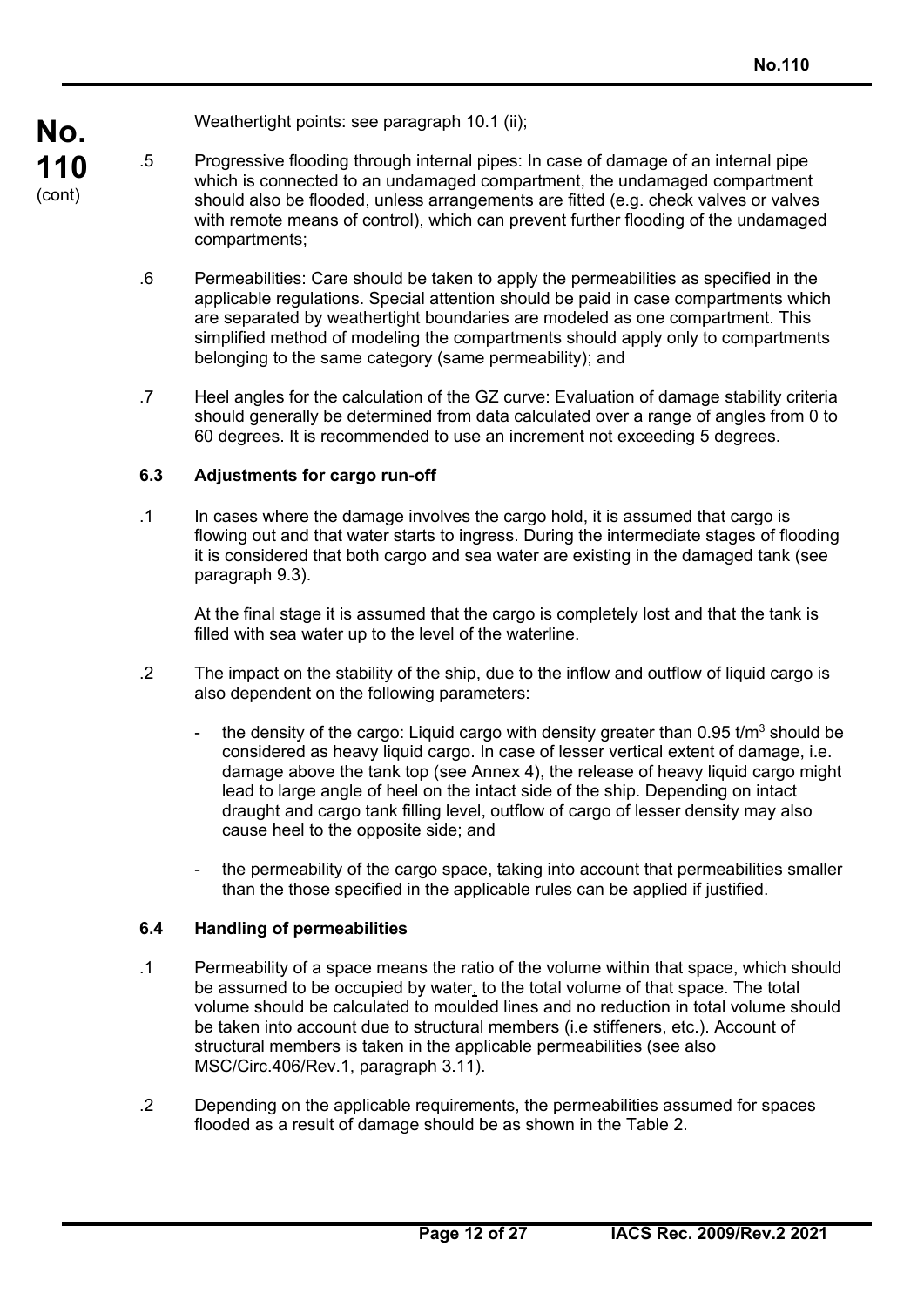### **Table 2:**

 $\overline{a}$ 

|                                 | <b>Permeabilities</b> |                      |              |              |  |
|---------------------------------|-----------------------|----------------------|--------------|--------------|--|
| <b>Spaces</b>                   | <b>MARPOL</b>         | $ICLL$ <sup>1)</sup> | <b>IBC</b>   | <b>IGC</b>   |  |
| Appropriated to stores          | 0.6                   | 0.95                 | 0.6          | 0.6          |  |
| Occupied by accommodation       | 0.95                  | 0.95                 | 0.95         | 0.95         |  |
| Occupied by machinery           | 0.85                  | 0.85                 | 0.85         | 0.85         |  |
| Voids                           | 0.95                  | 0.95                 | 0.95         | 0.95         |  |
| Intended for consumable liquids | 0 to $0.95*$          | 0.95                 | 0 to $0.95*$ | 0 to $0.95*$ |  |
| Intended for other liquids      | 0 to $0.95*$          | 0.95                 | 0 to $0.95*$ | 0 to $0.95*$ |  |
|                                 |                       |                      |              |              |  |

\* The permeability of partially filled compartments should be consistent with the amount of liquid carried in the compartment.

<sup>1)</sup> Regarding application of ICLL damage stability requirements please refer to Annex 1.

- .3 Whenever damage penetrates a tank containing liquids, it should be assumed that the contents are completely lost from that compartment and replaced by sea water up to the level of the final plane of equilibrium.
- .4 Other figures for permeability may be used for the damaged case both during cargo run-off and the final equilibrium condition under the following provisions:
- .4.1 The detailed calculations and the arguments used for determining the permeability of the compartment(s) in question, is to be included in the damage stability booklet;
- .4.2 The water tightness/resistance to water pressure and the means by which internal fittings/material are secured to the tank should substantiate the use of such fittings/material in reducing the permeability of a compartment. Where a ship is fitted with significant quantities of cargo insulation, the permeabilities of the relevant cargo spaces and/or the void spaces surrounding such cargo spaces may be calculated by excluding the volume of insulation material in those spaces from the flooded volume, provided that the insulating material is shown to comply with the following conditions:
	- .1 it is impermeable to water under hydrostatic pressure at least corresponding to the pressure caused by the assumed flooding;
	- .2 it will not crush or break up due to hydrostatic pressure at least corresponding to the pressure caused by the assumed flooding;
	- .3 it will not deteriorate or change its properties over the long term in the environment anticipated in the space it is installed;
	- .4 it is highly resistant to the action of hydrocarbons, where relevant; and
	- .5 it will be adequately secured so that it will remain in position if subjected to collision damage and consequent displacement, distortion of its supporting and retaining structure, repeated rapid ingress and outflow of seawater and the buoyant forces caused by immersion following flooding;
- .4.3 The applied permeability should reflect the general conditions of the ship throughout its service life, rather than specific loading conditions; and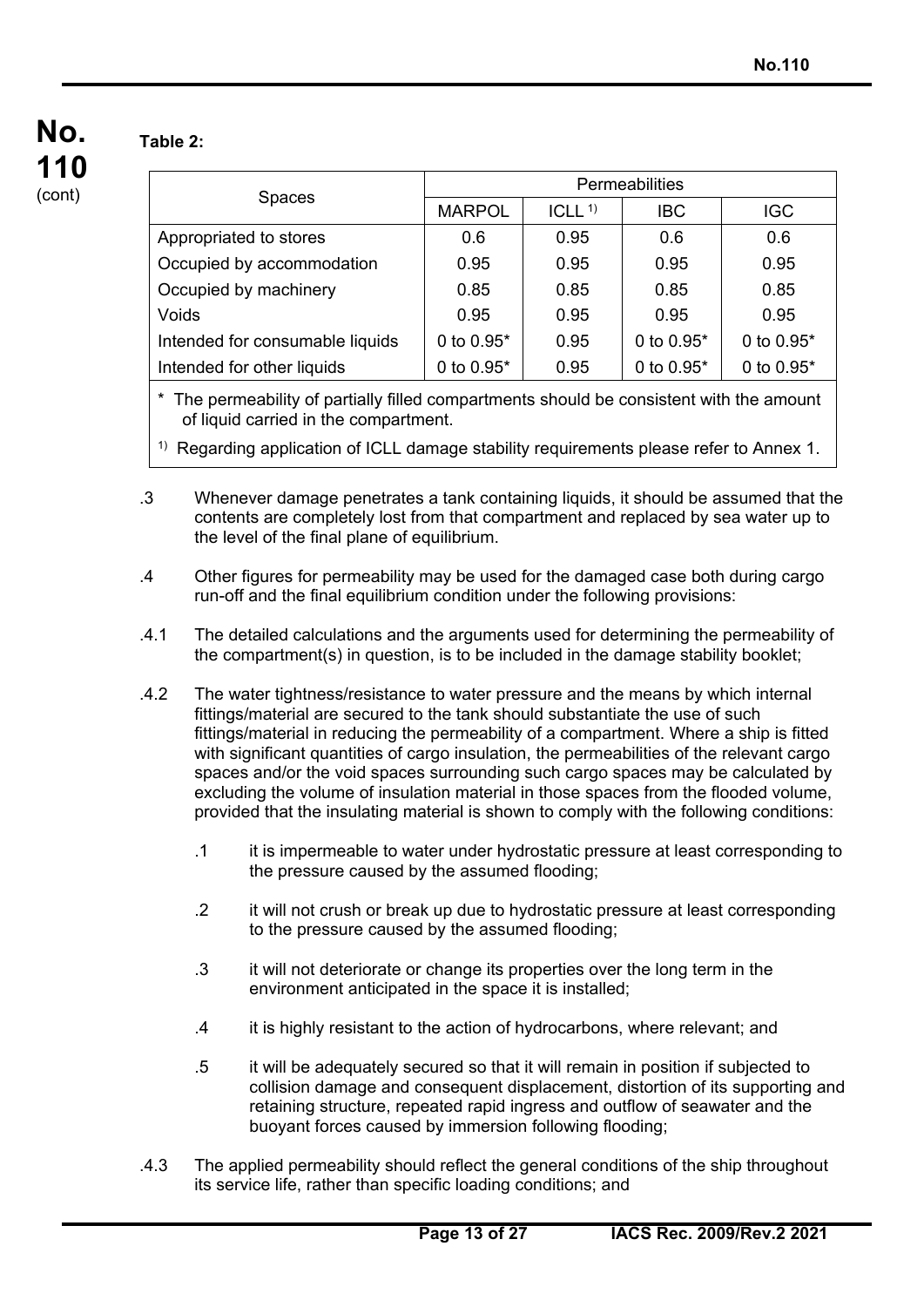$\overline{a}$ 

- .4.4 Permeabilities other than those indicated in Table 2 should be considered only in cases, where it is evident that there is a significant discrepancy between the values shown in the regulations and the actual values (i.e. due to specific tank structure or insulating material).
- **6.5 Free-surface calculation** (upright, as vessel heels and after cargo run-off)

With respect to the approval of actual **loading conditions** the following should be applied:

.1 The free surfaces of liquids lead to the increase of the centre of gravity (KG) and the reduction of the metacentric height (GM) and the righting arm (GZ curve) of the ship. Therefore corrections should be made, taking into account the change of the centre of gravity of the ship due to the moving of the centre of gravity of the liquids.

 Depending on the filling level, free surfaces can exist in tanks with consumable liquids, sea water ballast and liquid cargo.

- .1.1 For consumable liquids account ofn the free surfaces should be taken whenever the filling level is equal to or less than 98%.
- .1.1.1 In calculating the free surface effects in tanks containing consumable liquids, it should be assumed that for each type of liquid at least one transverse pair or a single centreline tank has a free surface and the tank or combination of tanks taken into account should be those where the effect of free surfaces is the greatest.
- .1.1.2 Taking into account .1.1.1 the free surfaces should correspond to the maximum value attainable between the filling levels envisaged.
- .1.2 During ballasting between departure and arrival condition, the correction for the free surfaces should correspond to the maximum value attainable between the filling levels envisaged. This applies also for the situation where in the departure condition the filling level of a ballast tank is 0% and in the arrival 100% (or the opposite).
- .1.3 For the category of liquids referred under paragraph .1.1 and .1.2, as an alternative intermediate loading conditions may be considered, as deemed necessary, covering the stage where the free surfaces are the greatest. It may be calculated with varying free surface moments (i.e. actual liquid transfer moments), taking into account actual heel and trim, depending on the interval angles of the GZ curve. This is a more accurate method.
- .1.4 Except as indicated in 1988 LL/27(11)(v), for liquid cargo the effect of free surface should be taken into account for filling level equal or smaller to 98%. If the filling level is fixed actual free surfaces can be applied.

 The following two methods can be used for the calculation of the GZ curve taking into account the effect of the free surface moments for the intact compartments:

- Calculation with constant effect of free surfaces, without taking into account the change in heel and trim, for the interval angles of the GZ curve.
- Calculation with varying free surface moments, actual liquid transfer moments, taking into account actual heel and trim, depending on the interval angles of the GZ curve (see Annex 2).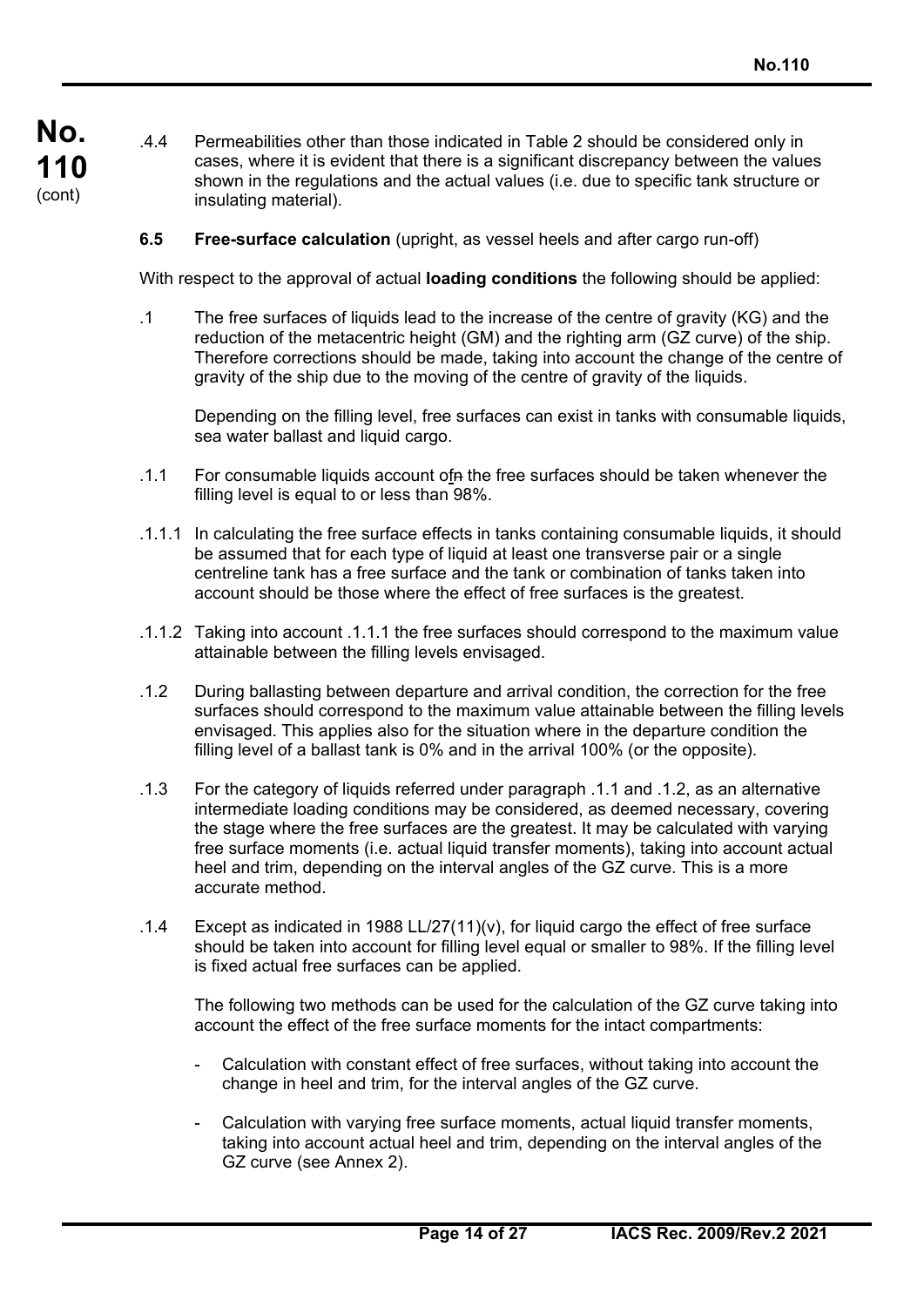- .2 For the damaged compartments, whenever the damage is involving cargo tanks, account should be taken on the following:
	- The impact on the stability of the ship due to the outflow of cargo and ingress of sea water can be verified with the calculation of the intermediate stages of flooding (see Section 9); and
	- At the final equilibrium the free surface correction should exclude the free surface moment of the cargo.
	- .3 The free surface effect should be calculated at an angle of heel of 5 degrees for each individual compartment or as per paragraph 6.5.1.3.

### **6.6 Treatment of operational trim**

- .1 For the assumed damage and the resultant damage cases, the damage stability should be assessed for all anticipated conditions of loading and variations in draught and trim.
- .2 Significant forward/aft trim (greater than  $1\%$  L<sub>pp</sub>) can appear in the departure and arrival condition.

In that case, damage cases involving the aft/fore part of the ship might be critical for achieving compliance with the applicable criteria. In order to limit the trim ballast water is used during the voyage, as deemed necessary. Under the provision of paragraph 6.5.1.2 and 6.5.1.3, for taking account of the free surface effect during ballasting, if intermediate stages of the voyage are considered then the loading conditions representing these stages, should be also calculated for damage stability.

### **6.7 Downflooding points**

 $\overline{a}$ 

Downflooding point is the lower edge of any opening through which progressive flooding may take place. Such openings should include air-pipes, ventilators and those openings which are closed by means of weathertight doors or hatch covers and may exclude those openings closed by means of watertight manhole covers and flush scuttles, small watertight cargo tank hatch covers which maintain the high integrity of the deck, watertight doors including hinged type, which comply with SOLAS, ICLL, MARPOL Annex I, IGC Code and IBC Code requirements, as applicable and sidescuttles of the non-opening type.

All openings through which progressive flooding may take place should be defined: both weathertight and unprotected. As an alternative it might be accepted to consider only the most critical openings, which are considered to be the openings with the lowest vertical position and close to the side shell. Concerning the longitudinal position it depends on the aft or fore trim of the initial condition and the trim after damage at equilibrium. Unprotected openings should not be immersed within the minimum range of righting-lever curve required for the ship. Within this range, the immersion of any of openings capable of being closed weathertight may be permitted, except openings required to be fitted with weathertight closing devices under the SOLAS, ICLL, MARPOL Annex I, IGC Code and IBC Code requirements, as applicable, that, for operational reasons, are required to be kept open and should be considered as downflooding points in stability calculation (refer to MSC.1/Circ.1535/Rev.1, MSC.1/Circ.1539/Rev.1, MEPC.1/Circ.867, MSC.1/Circ.1543 and MSC-MEPC.5/Circ.11).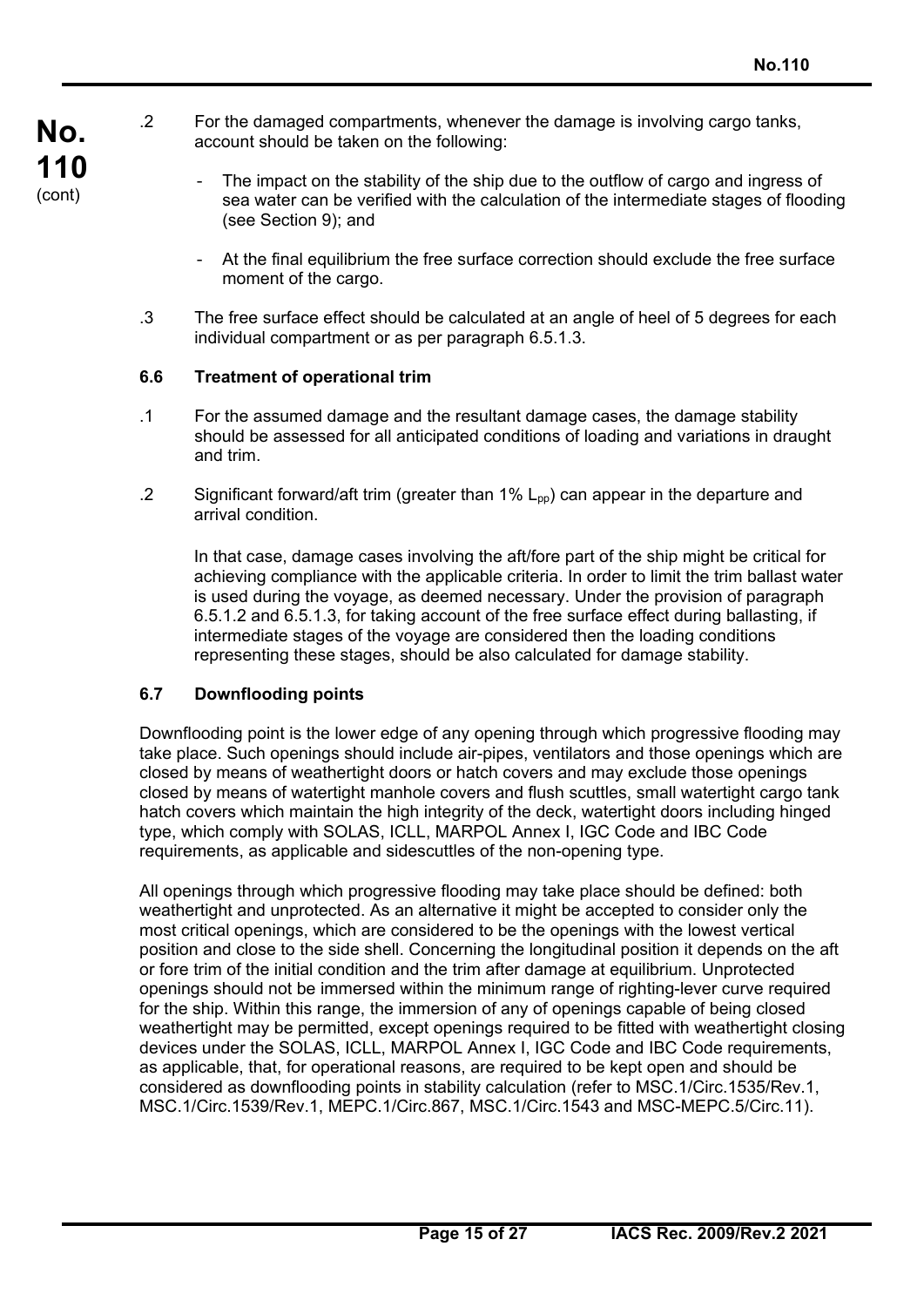$\overline{a}$ 

## **6.8 Cross-flooding time**

Cross-flooding time should be calculated in accordance with Recommendation on a standard method for evaluating cross-flooding arrangements (resolution MSC.362(92)).

If complete fluid equalization occurs in 60 seconds or less, the equalized tank should be assumed flooded with the tanks initially to be flooded and no further calculations need to be carried out. Otherwise, the flooding of tanks assumed to be initially damaged and equalized tank should be carried out in accordance with paragraph 9.2. Only passive open crossflooding arrangements without valves should be considered for instantaneous cases.

Where cross-flooding devices are fitted, the safety of ship should be demonstrated in all stages of flooding (see paragraph 9.2 and Section 10). Cross-flooding equipment, if installed, should have the capacity to ensure that the equalization takes place within 10 min.

Tanks and compartments taking part in such equalization should be fitted with air pipes or equivalent means of sufficient cross-section to ensure that the flow of water into the equalization compartments is not delayed.

Spaces which are linked by ducts of a large cross-sectional area may be considered to be common, i.e. the flooding of these spaces should be interpreted as instantaneous flooding with the equalization of duration of less than 60 seconds.

### **6.9 Progressive flooding** (internal/external) (see also paragraph 10.1 and 10.2)

Progressive flooding is the flooding of compartments situated outside of the assumed extent of damage. Progressive flooding may extend to compartments, other than those assumed flooded, through downflooding points (i.e. unprotected and weathertight openings), pipes, ducts, tunnels, etc.

The flooding of compartment(s) due to progressive flooding occurring in a predictable and sequential manner through a downflooding point which is submerged below the damage waterline may be permitted provided all intermediate stages and the final stage of flooding meet the required stability criteria.

Minor progressive flooding through the pipes situated within the assumed extent of damage may be permitted by the Administration, provided the pipes penetrating a watertight subdivision have a total cross-sectional area of not more than 710 mm<sup>2</sup> between any two watertight compartments.

If the opening (unprotected or fitted with a weathertight means of closure) connects two spaces, this opening should not be taken into account if the two connected spaces are flooded or none of these spaces are flooded. If the opening is connected to the outside, it should not be taken into account only if the connected compartment is flooded.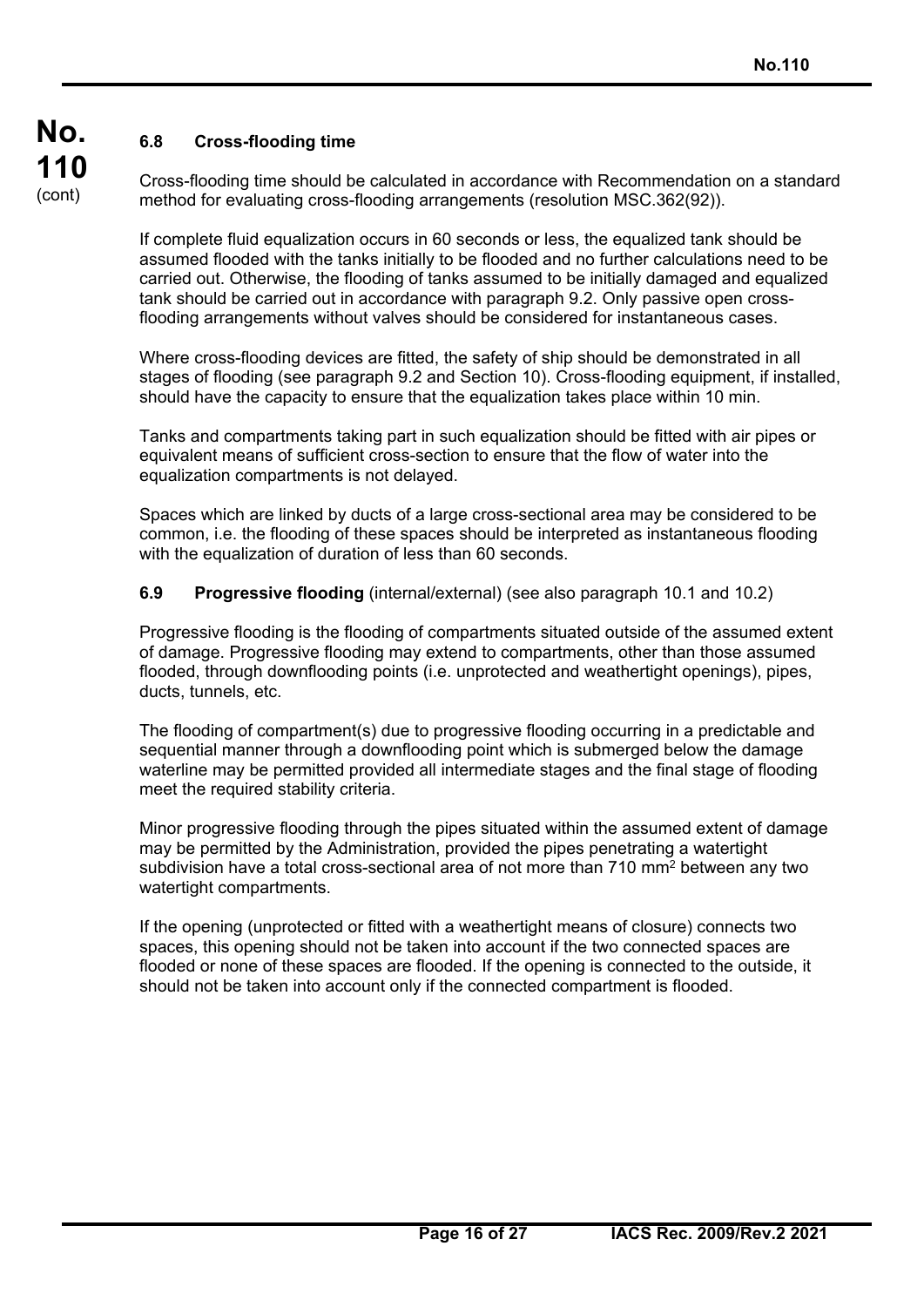$\overline{a}$ 

## **7 Extents of Damage Considered**

## **7.1 Maximum extents**

The following provisions regarding the maximum extent and the character of the assumed damage should be applied:

| $\cdot$ 1 | Side damage:                         | MARPOL / IBC / IGC                                                                                                                                                                                                                                              | ILLC (Type A ships)                                                                                                                                                                                                                                             |  |
|-----------|--------------------------------------|-----------------------------------------------------------------------------------------------------------------------------------------------------------------------------------------------------------------------------------------------------------------|-----------------------------------------------------------------------------------------------------------------------------------------------------------------------------------------------------------------------------------------------------------------|--|
| .1.1      | Longitudinal<br>extent:              | $1/3L^{2/3}$ or 14.5m, whichever is<br>less                                                                                                                                                                                                                     | Single compartment<br>between adjacent transverse<br>bulkheads as specified in<br>ILLC paragraph $12(d)^{1}$                                                                                                                                                    |  |
| .1.2      | Transverse extent:                   | B/5 or 11.5m, whichever is<br>less (measured inboard from<br>the ship's side at right angles<br>to the centreline at the level of<br>the summer load line)                                                                                                      | B/5 or 11.5, whichever is the<br>lesser (measured inboard<br>from the side of the ship<br>perpendicularly to the<br>centreline at the level of the<br>summer load waterline) $1$                                                                                |  |
| .1.3      | Vertical extent:                     | upwards without limit<br>(measured from the moulded<br>line of the bottom shell plating<br>at centreline)                                                                                                                                                       | From baseline upwards<br>without limit                                                                                                                                                                                                                          |  |
| $\cdot$   | <b>Bottom damage</b>                 | MARPOL / IBC / IGC                                                                                                                                                                                                                                              |                                                                                                                                                                                                                                                                 |  |
|           | $2)$ :                               | For 0.3L from the forward<br>perpendicular of the ship                                                                                                                                                                                                          | Any other part of the ship                                                                                                                                                                                                                                      |  |
| .2.1      | Longitudinal<br>extent:              | 1/3 $L^{2/3}$ or 14.5m, whichever is<br>less                                                                                                                                                                                                                    | MARPOL / IBC:<br>1/3 $L^{2/3}$ or 5m, whichever is<br>less<br>IGC:<br>1/3 $L^{2/3}$ or 14.5m, whichever<br>is less                                                                                                                                              |  |
| .2.2      | Transverse extent:                   | B/6 or 10m, whichever is less                                                                                                                                                                                                                                   | B/6 or 5m, whichever is less                                                                                                                                                                                                                                    |  |
| .2.3      | Vertical extent:                     | MARPOL / IBC:<br>B/15 or 6m, whichever is less<br>(measured from the moulded<br>line of the bottom shell plating<br>at centreline)<br>IGC:<br>B/15 or 2m, whichever is less<br>(measured from the moulded<br>line of the bottom shell plating<br>at centreline) | MARPOL / IBC:<br>B/15 or 6m, whichever is<br>less (measured from the<br>moulded line of the bottom<br>shell plating at centreline)<br>IGC:<br>B/15 or 2m, whichever is<br>less (measured from the<br>moulded line of the bottom<br>shell plating at centreline) |  |
| $\cdot$ 3 | <b>Bottom raking</b><br>damage $3$ : | <b>MARPOL</b>                                                                                                                                                                                                                                                   |                                                                                                                                                                                                                                                                 |  |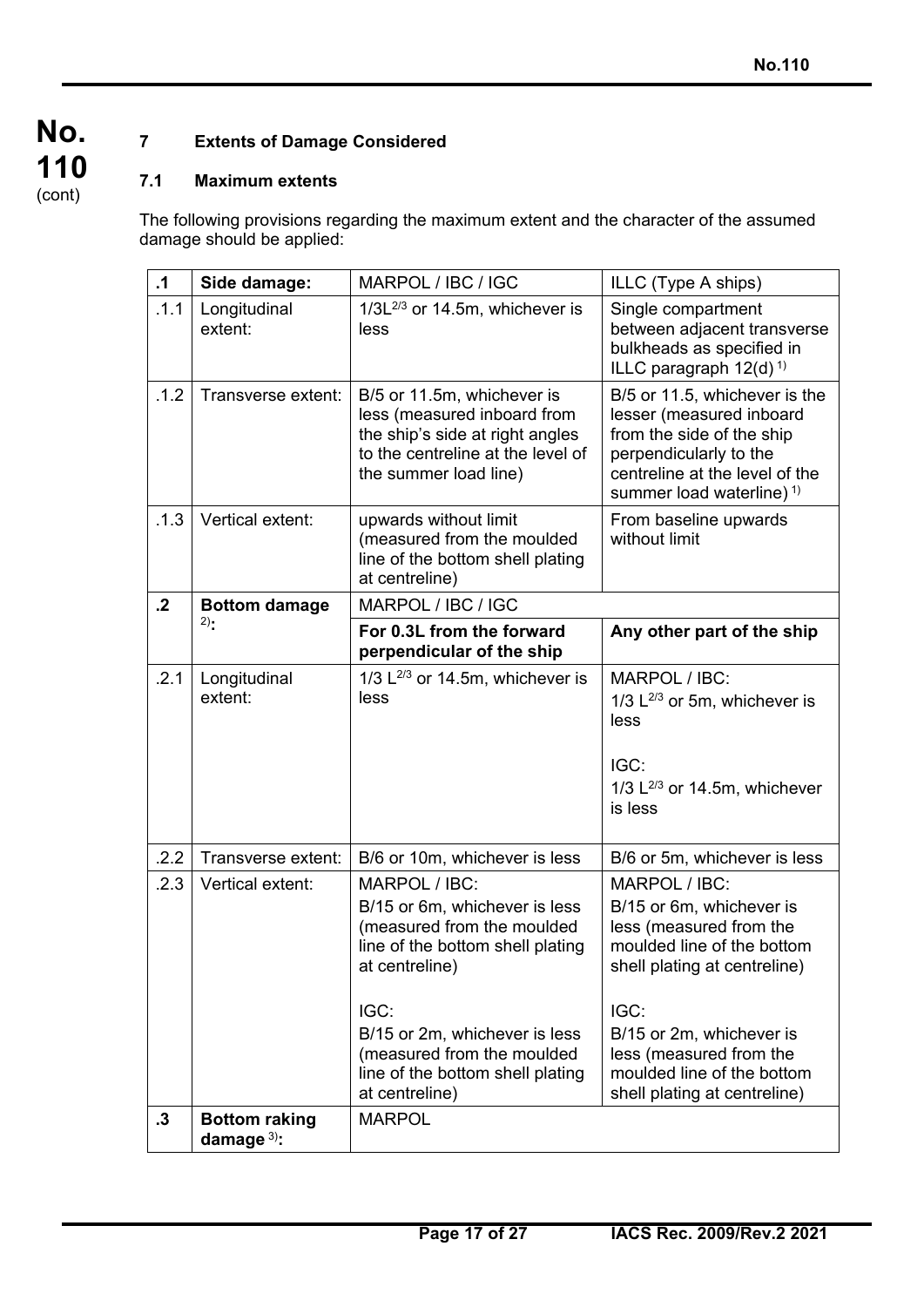| .3.1 | Longitudinal<br>extent: | in tankers of 75,000 tonnes deadweight and above:<br>0.6L(m) measured from the forward perpendicular of the ship |
|------|-------------------------|------------------------------------------------------------------------------------------------------------------|
|      |                         | in tankers of less than 75,000 tonnes deadweight:<br>0.4L(m) measured from the forward perpendicular of the ship |
| .3.2 | Transverse extent:      | B/3 anywhere in the bottom                                                                                       |
| .3.3 | Vertical extent:        | Breach of the outer hull                                                                                         |
|      | See Annex 3             |                                                                                                                  |

2) Bottom damage is not required in the ICLL

 $3)$  Bottom raking damage is required only for oil tankers of 20,000 tonnes deadweight and above

### **7.2 Lesser extents**

7.2.1 If any damage of a lesser extent than the maximum damage specified in 7.1 would result in a more severe condition, such damage should be considered (see paragraph 4.5).

7.2.2 In the case of gas carrier, local damage anywhere in the cargo area extending inboard distance "d" as defined in 2.4.1 of IGC Code (Res. MSC.370(93)), measured normal to the moulded line of the outer shell shall be considered. Bulkheads shall be assumed damaged when the relevant subparagraphs of 2.6.1 of IGC Code (Res. MSC.370(93)) apply.

If a damage of a lesser extent than "d" would result in a more severe condition, such damage shall be assumed.

#### **7.3 Rationale for reviewing lesser extents including symmetrical vs. unsymmetrical tank arrangement/geometry - Calculation on weakest side**

For a given loading condition, following examples of damages of lesser extent may result in a more severe situation than that caused by a maximum damage specified in 7.1:

- .1 Example of damage on double bottom tanks with watertight centre girder:
	- Damage of lesser extent which could occur at the bottom plate of the ship, without damaging the centre girder, will lead to flooding of the double bottom tank on one side of the ship only . This is the case of unsymmetrical flooding. For the same location, damage of maximum extent would cause damage on the centre girder and therefore flooding of the double bottom tanks on both sides. This is the case of symmetrical flooding. (see Annex 4).

 Compared to the symmetrical flooding in the case of maximum damage extent, unsymmetrical flooding of spaces, caused by damage of lesser extent might lead to a more severe situation. Of course, in case of non-watertight centre girder, the effect of damage of lesser and maximum extent would be the same.

.2 Example of damage with lesser vertical extents:

 $\overline{a}$ 

Damage starting from above a tank top would flood the spaces only above the double bottom (see Annex 4). This may result in a more onerous residual stability or heeling angle.

Taking into account above examples, it is necessary to review damages of lesser extents considering the symmetrical or unsymmetrical nature of tank arrangements of the ship and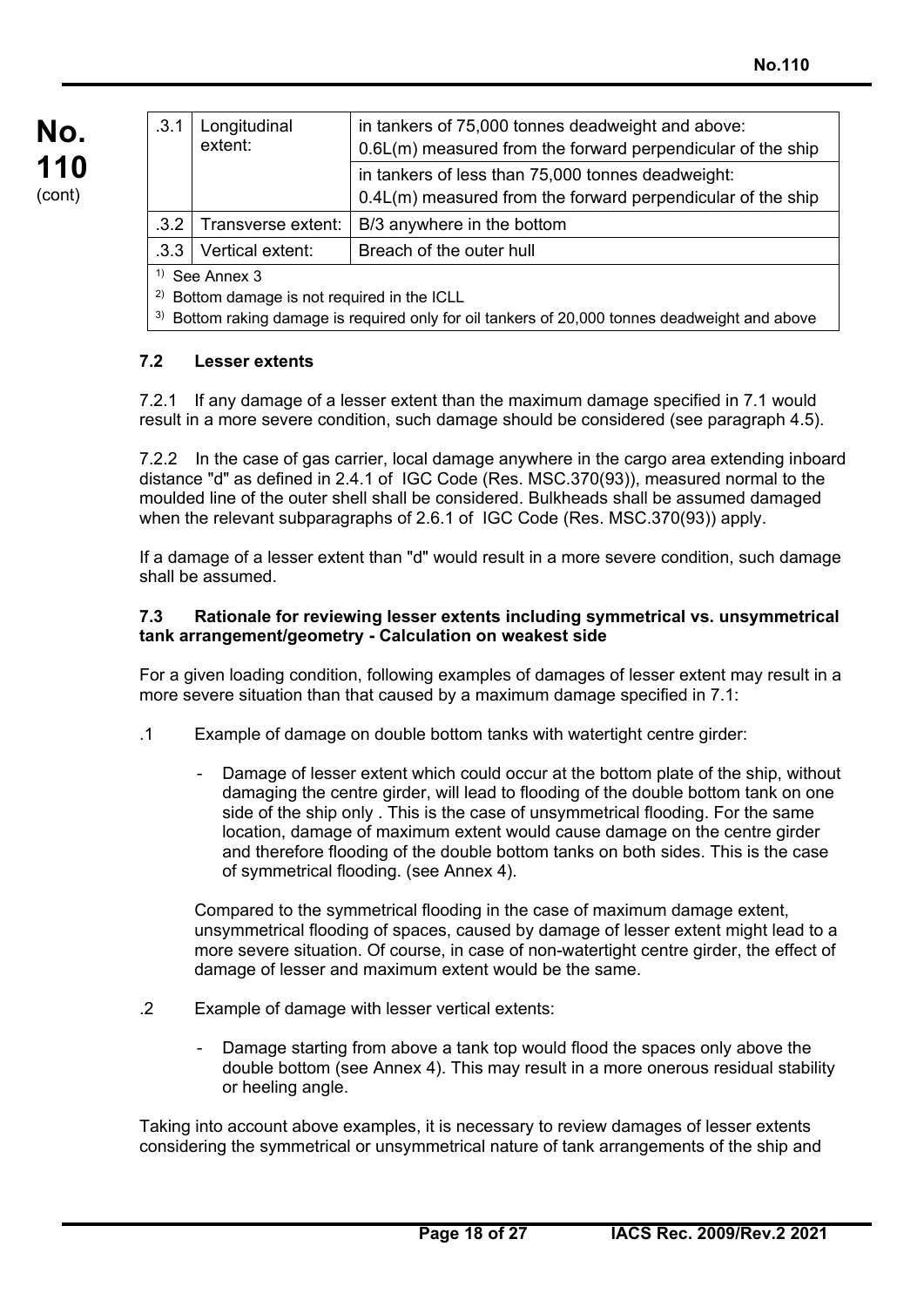geometry of the ship. The ship's damage stability is to be ensured, in the most severe or weakest case of damage of lesser extents.

### **8 Rationale Applied for Loading Pattern Evaluation**

For damage stability calculations of tankers the following effects due to different loading methods should be taken into account in determining the scope of verification and specific cases of damage to be investigated.

### **8.1 Homogeneous vs. alternate/partial loading**

For homogeneous loading conditions the damage of cargo tanks may have a major effect on residual stability. Outflow of the loaded cargo liquids (and less inflow of sea water) may reduce the vessels displacement and cause heel to opposite side of the damage. For alternate loading conditions the residual stability depends on the damaged cargo tank. Damage of a fully loaded cargo tank might cause reduction of the initial displacement and heel to the opposite side, but damage on an empty cargo tank might cause the opposite effect. For the damage of two adjacent cargo tanks, one filled and one empty, the total effect might be less severe due to two (partly) neutralizing effects.

Partial loading of liquid cargo tanks will cause a high free surface moment when the surface does not intersect with the tank overhead and will increase the heel in case of damage. However, reductions of the initial displacement and heel to the opposite side may not be as significant. Trim to the vessel as consequence of damage can be significant due to many partially filled cargo tanks.

### **8.2 Symmetrical and unsymmetrical loading pattern**

In general damage stability calculations should be performed for both ship sides. However, the damage stability calculation for one side of the ship may be accepted for symmetrical load (alternate, homogeneous, full, partial or empty), if the ship and all openings are also symmetrical and initial heel to portside or starboard is zero.

### **8.3 MSC/Circ.406, Rev.1**

 $\overline{a}$ 

Additional information regarding intact and damage stability matters for tankers can be found in MSC/Circ.406/Rev.1 which also recommends application of the *"Guidelines for the Uniform Application of the Survival Requirements of the Bulk Chemical Code (BCH Code) and the Gas Carrier Code (GC Code)"* to the IBC and IGC codes.

### **9 Intermediate Stages of Flooding Including Equalization, if any, and Cargo Runoff**

Intermediate stages of flooding cover the flooding process from the commencement of flooding up to but excluding the final equilibrium damage condition (see also paragraph 3.4.3.2).

Intermediate stages should be comprehensively checked for all ships at the design appraisal stage.

### **9.1 Basis for checking intermediate cases of flooding and Minimum Stability Criteria Applied**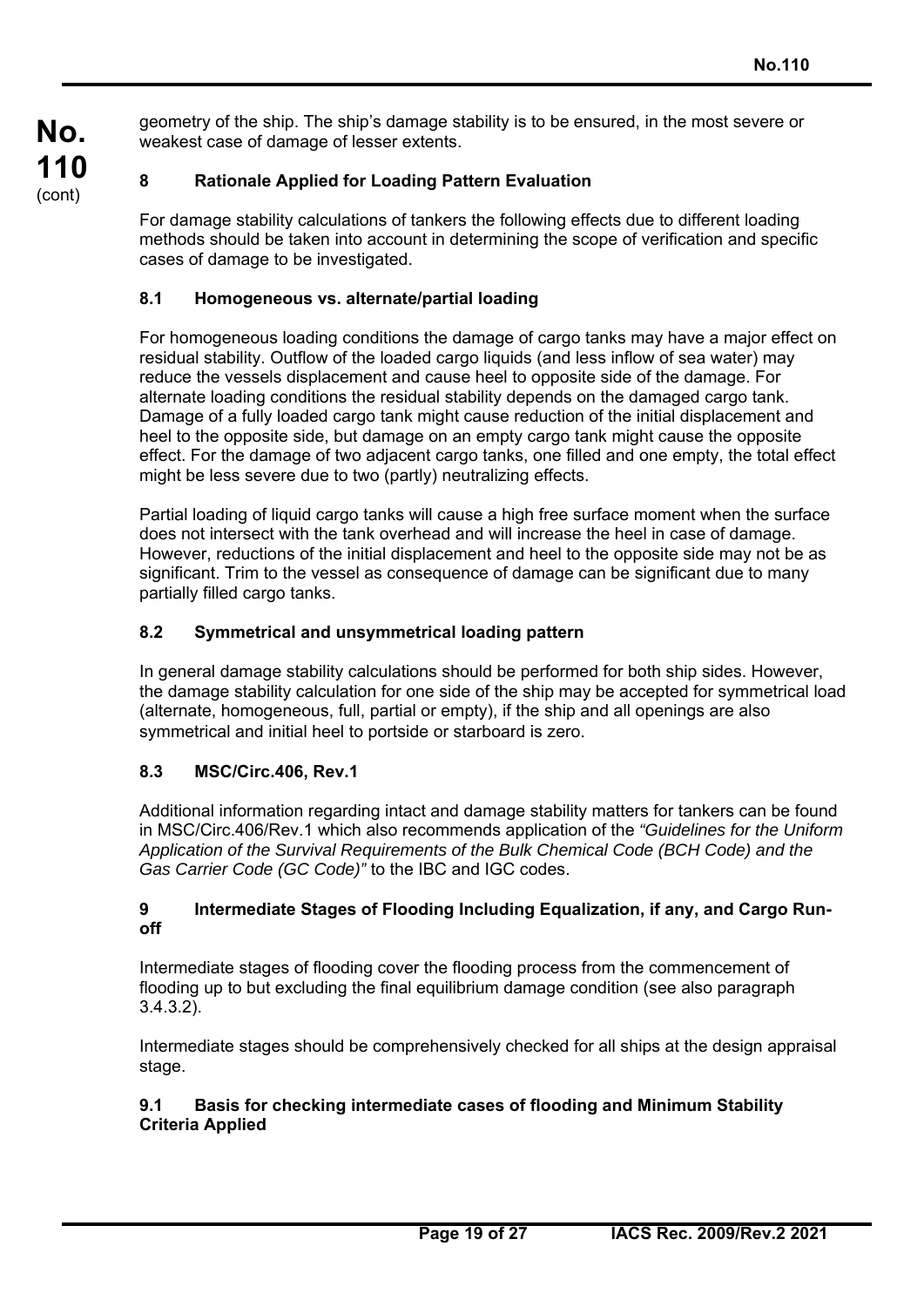The stability criteria applicable to the final equilibrium stage should also be satisfied for all intermediate stages. If any stability criteria during intermediate stages shows more severe values than in the final stage of flooding this intermediate stages should also be submitted.

### **9.2 Number of intermediate stages considered**

A sufficient number of intermediate stages should be examined for all damage cases. It is generally recommended to apply 5 intermediate stages of flooding (see also paragraphs 6.8, 6.9 and 10.1).

If the vessel is equipped with non-instantaneous (greater than 60 secs) passive equalization arrangements or non-passive equalization arrangements of any size the following procedure is to be used:

- 1) Compliance with the relevant criteria should be demonstrated without using equalisation arrangements for intermediate and final stages; and
- 2) For subsequent equalisation additional 2 intermediate stages and final stages the compliance should also be demonstrated.

### **9.3 Cargo outflow and flood water inflow**

During intermediate flooding stages a practical method of calculating the floating position and residual righting moments is the added mass method where the intact condition is corrected for the weights of inflowing floodwater and outflowing cargo.

During each stage an assumed amount of added floodwater and/or cargo outflow should be used. The following method is recommended:

- i) For a loaded tank an equal loss of liquid cargo mass and equal inflow of floodwater mass at each stage resulting in a total loss of liquid cargo at and total inflow of floodwater to the final damage equilibrium waterline; and
- ii) For an empty tank an equal inflow of floodwater mass at each stage resulting in total inflow of floodwater to the final damage equilibrium waterline.

See Annex 5 for example calculation.

 $\overline{a}$ 

Alternative methods may be accepted, for example:

- i) For a loaded tank the loss of liquid cargo mass and inflow of floodwater mass is based on a linear change of total tank content density over each intermediate stage from pure cargo at the intact condition to pure floodwater at the final damage equilibrium waterline.
- ii) For an empty tank an increasing depth of water at each stage based on the difference between the depth of water in the tank and the depth to the waterline in way of the tank, divided by the number of remaining stages, resulting in total inflow of floodwater to the final damage equilibrium waterline.

Noting that calculation of stability in the final damage condition assumes both the liquid cargo and the buoyancy of the damaged spaces to be lost it is therefore considered both reasonable and consistent to base the residual GZ curve at each intermediate stage on the intact displacement minus total liquid cargo loss at each stage.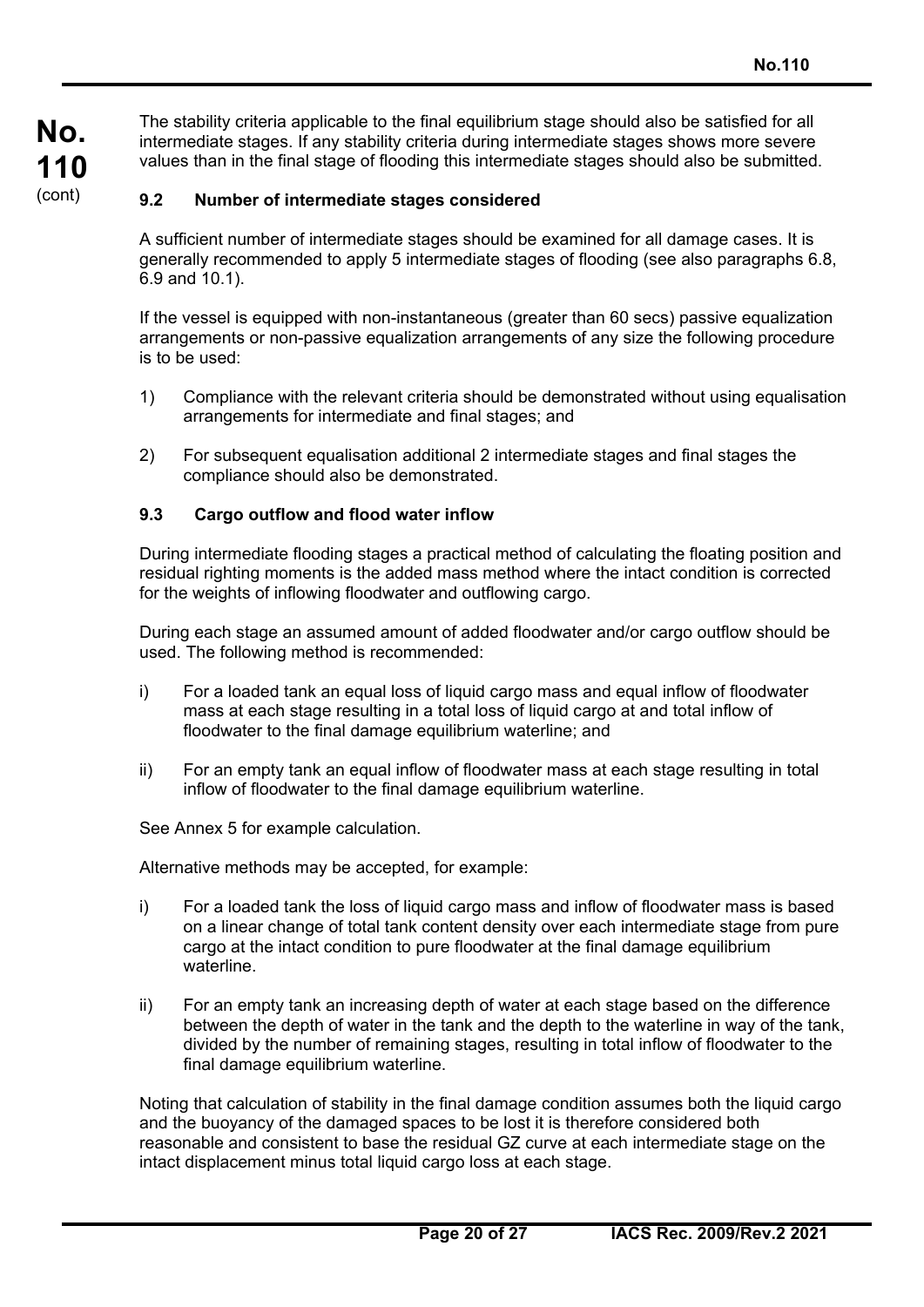## **9.4 Treatment of free surface and KG adjustment**

Taking due account of the requirements of paragraph 6.5.1.1 it is generally recommended to apply actual liquid transfer moments for all tank filling levels in determining compliance with the relevant damage stability criteria through direct calculations of actual loading conditions.

With regard to the treatment of free surfaces of flooded spaces and noting that there will be combinations of empty and loaded tanks within the damaged extent all damaged compartments should be considered individually flooded during the intermediate stages – i.e. individual free surfaces. (The compartments are considered open to the sea in the final damage condition).

The correction for the free surfaces for the compartments assumed to be damaged in the final stage of flooding is not needed; the correction for the free surfaces for the compartments assumed to be damaged in intermediate stages of flooding should be considered when added weight method is used.

### **10 Final Stage of Flooding** (Resolution MSC.281(85) to be referred to)

### **10.1 Watertight and weathertight integrity**

The mandatory instruments referenced in paragraph 2.1 require the final waterline, taking into account sinkage, heel and trim, shall be below the lower edge of any opening through which progressive flooding may take place. Such openings shall include air-pipes (irrespective of closing devices) and those which are closed by means of weathertight doors or hatch covers and may exclude those openings closed by means of watertight manhole covers and flush scuttles, small watertight cargo tank hatch covers which maintain the high integrity of the deck, watertight doors including hinged type, which comply with SOLAS, ICLL, MARPOL Annex I, IGC Code and IBC Code requirements, as applicable and sidescuttles of the nonopening type.

Within the required range of residual stability, the immersion of any of the openings listed above and other openings capable of being closed weathertight may be permitted except openings required to be fitted with weathertight closing devices under the ICLL that, for operational reasons, are required to be kept open.

In the final equilibrium condition watertight escape hatches should not be submerged below the equilibrium damage waterline and should be treated as weathertight openings 5).

For emergency generator room the lowest point of the room should remain above the final equilibrium damage waterline. Any opening leading to this room should be treated as unprotected or weathertight, as applicable.

Footnote:

<sup>5)</sup> This specification applies only to the escapes from spaces other than tanks.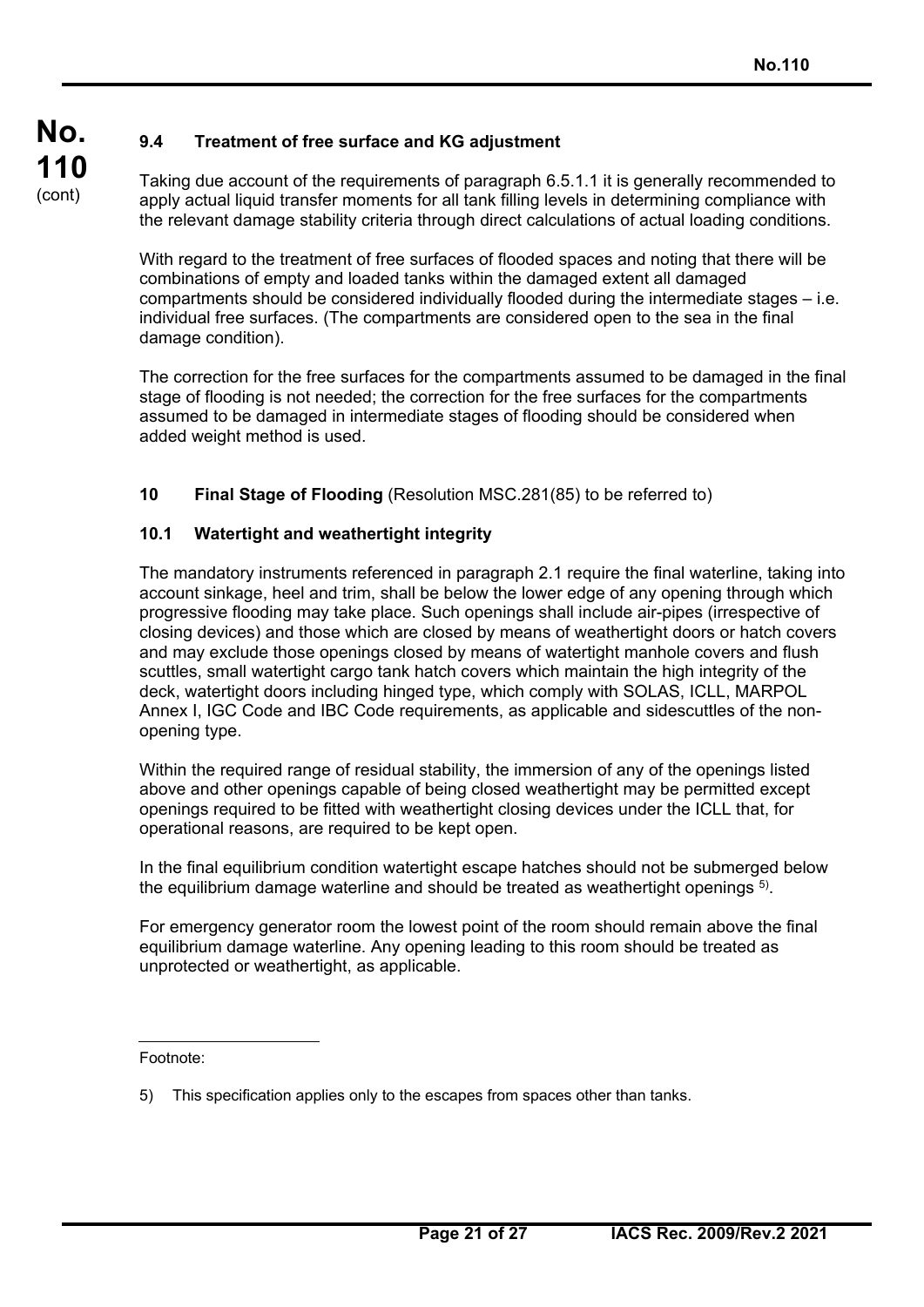The following principles apply:

i) Progressive flooding due to damage or submersion of air pipes

Progressive flooding may be accepted subject to the air pipes leading to relatively small compartments which are progressively flooded in a predictable and sequential manner in which all intermediate stages of flooding (with the exception of  $\Theta$  no progressive flooding) and the final stage of flooding meet the required stability criteria.

ii) Hinged watertight doors which do not comply with SOLAS, ICLL, MARPOL Annex I, IGC Code and IBC Code requirements, as applicable, and weathertight doors on the aft bulkhead of forecastle under the final waterline after flooding

Hinged watertight doors which do not comply with SOLAS, ICLL, MARPOL Annex I, IGC Code and IBC Code requirements, as applicable, and weathertight doors at the aft bulkhead of a forecastle space are permitted to be submerged after damage only when possible progressive flooding is limited to one relatively small compartment which is progressively flooded in a predictable and sequential manner in which all intermediate stages of flooding (with the exception of no progressive flooding) and the final stage of flooding meet the required stability criteria. No further progressive flooding is permitted beyond the initial flooding of that one relatively small compartment.

### **10.2 Unprotected openings**

 $\overline{a}$ 

Residual GZ curves should be terminated at the lowest angle of submersion of an unprotected opening.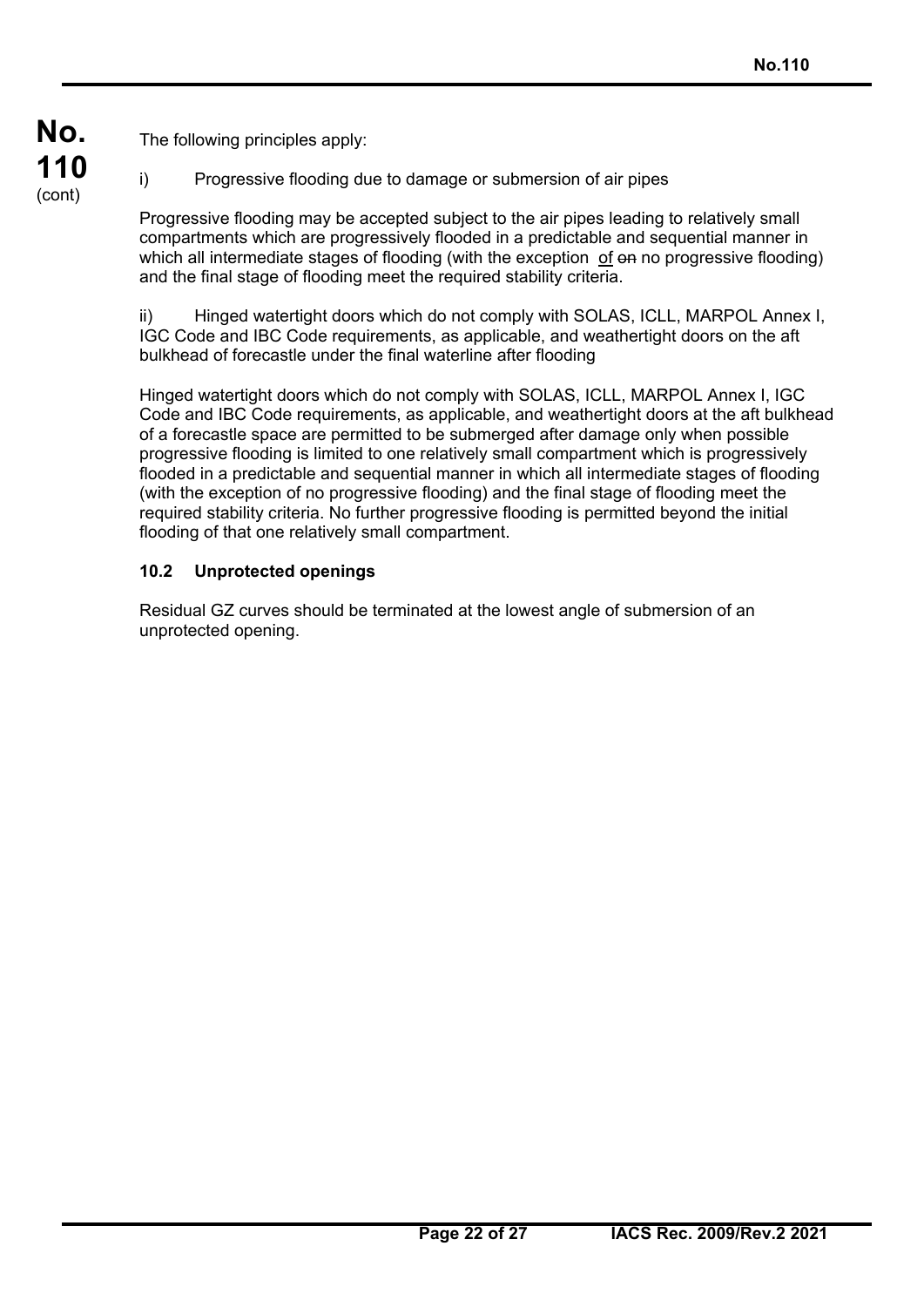

 $\overline{a}$ 

## **ANNEX 1**

### **DAMAGE STABILITY REQUIREMENTS APPLICABLE TO NEW OIL TANKERS, CHEMICAL TANKERS AND GAS CARRIERS**

| <b>SHIP TYPE</b>                                                                                                                                 | <b>ASSIGNED</b><br><b>FREEBOARD</b>                            | <b>LENGTH</b>        | <b>RULES</b>                         |
|--------------------------------------------------------------------------------------------------------------------------------------------------|----------------------------------------------------------------|----------------------|--------------------------------------|
| OIL TANKER <sup>1)</sup>                                                                                                                         | Type "A" ship with<br>assigned freeboard<br>less than type "B" | $L \leq 150$ m       | MARPOL,<br><b>ANNEX I</b>            |
|                                                                                                                                                  |                                                                | L > 150 m            | MARPOL,<br>ANNEX I +<br>ICLL, Reg.27 |
|                                                                                                                                                  | Not less than type<br>"B"                                      | Regardless of length | MARPOL,<br><b>ANNEX I</b>            |
| <b>LIQUEFIED GAS</b><br>CARRIER <sup>1)</sup>                                                                                                    | Type "A" ship with<br>assigned freeboard<br>less than type "B" | $L \leq 150$ m       | <b>IGC</b>                           |
|                                                                                                                                                  |                                                                | $L > 150$ m          | IGC +ICLL,<br>Reg.27                 |
|                                                                                                                                                  | Not less than type<br>"B"                                      | Regardless of length | <b>IGC</b>                           |
| <b>CHEMICAL</b><br>TANKER <sup>1)</sup>                                                                                                          | Type "A" ship with<br>assigned freeboard<br>less than type "B" | $L \leq 150$ m       | <b>IBC</b>                           |
|                                                                                                                                                  |                                                                | $L > 150$ m          | IBC +ICLL,<br>Reg.27                 |
|                                                                                                                                                  | Not less than type<br>"B"                                      | Regardless of length | <b>IBC</b>                           |
| $1$ Ships complying with the above Regulations do not need to comply with the damage<br>stability requirements of SOLAS, Chapter II-1, Part B-1. |                                                                |                      |                                      |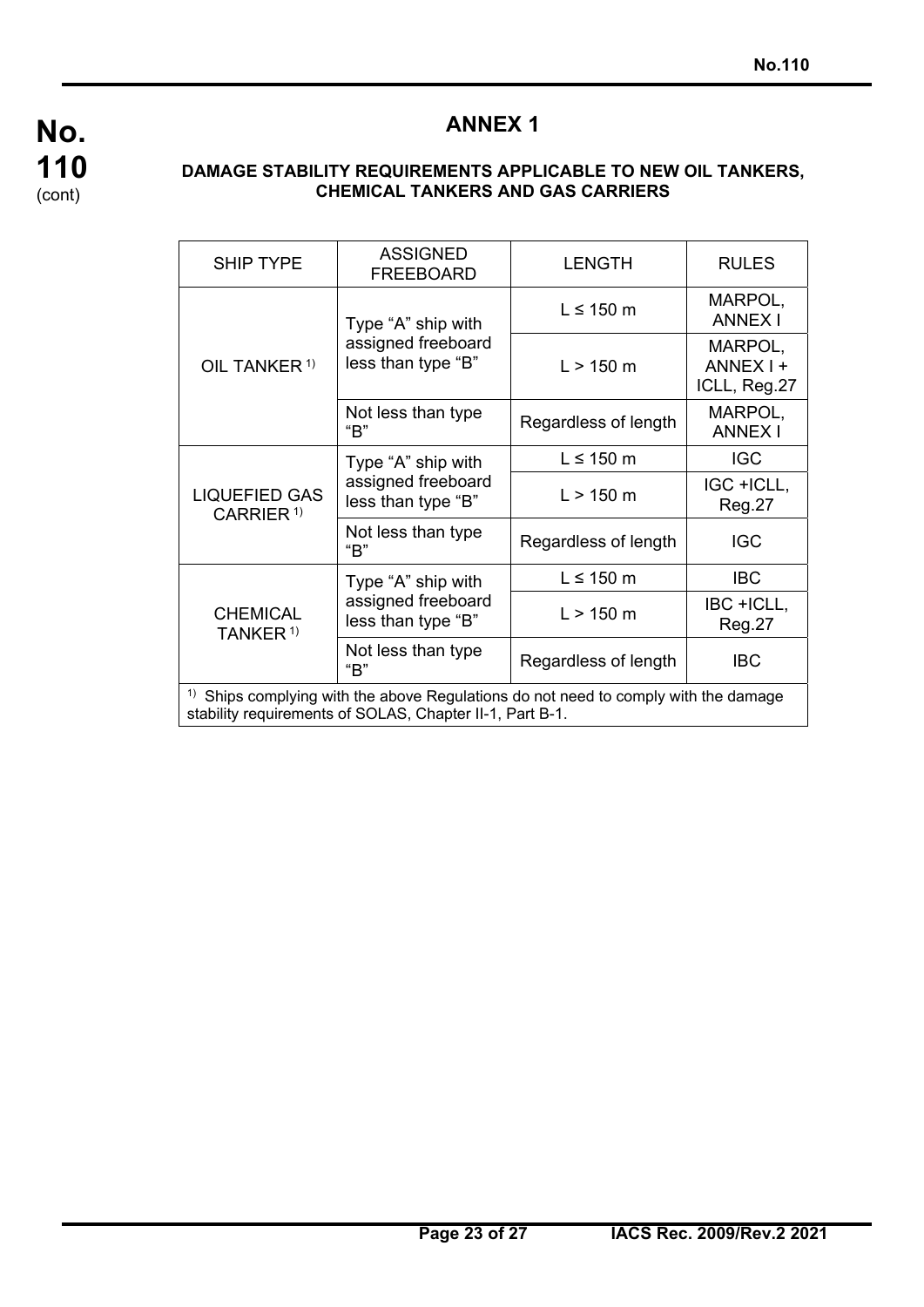

 $\overline{a}$ 

## **ANNEX 2**

#### **EXPLANATORY NOTES TO THE FREE SURFACE CALCULATION WITH VARYING FREE SURFACE MOMENTS, ACTUAL LIQUID TRANSFER MOMENTS, TAKING INTO ACCOUNT ACTUAL HEEL AND TRIM, DEPENDING ON THE INTERVAL ANGLES OF THE GZ CURVE**

In the figure below it is shown that the free surface moments can be reduced significantly, depending on the filling level and on the heel. Therefore calculations according to the actual liquid transfer moment represent a more realistic situation. In cases where the effect of free surfaces has a significant impact (i.e. large tanks) this method provides a more realistic account and can be used for the calculations of damage stability.

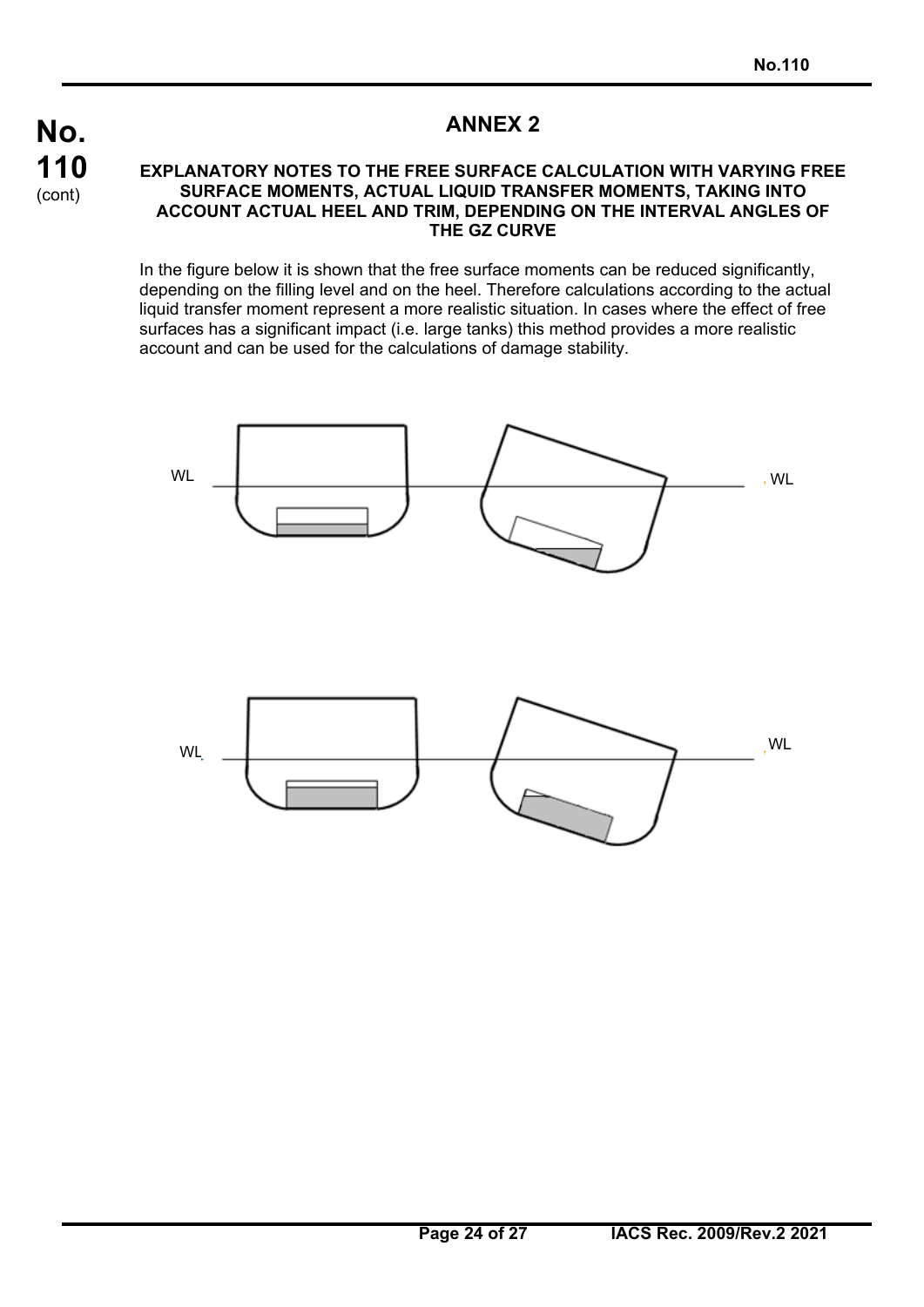$\overline{a}$ 

## **ANNEX 3**

### **DESCRIPTION OF THE LONGITUDINAL EXTENT OF DAMAGE ACCORDING TO ICLL PROTOCOL 1988, REGULATION 27(12)(d)**

The longitudinal extent of one compartment may vary depending if transversal wing tank bulkheads exceed B/5 (or 11.5m, whichever is less) or not. Please see the damages of sketch below.

- 1. Normal B/5 or 11.5m damage;
- 2. and 3.Transverse bulkhead exceeding B/5 or 11.5 m undamaged (two single one compartment damage cases); and
- 4. Transverse bulkhead not exceeding B/5 or 11.5m damaged; partial transverse bulkhead not considered effective (one single one compartment damage case).

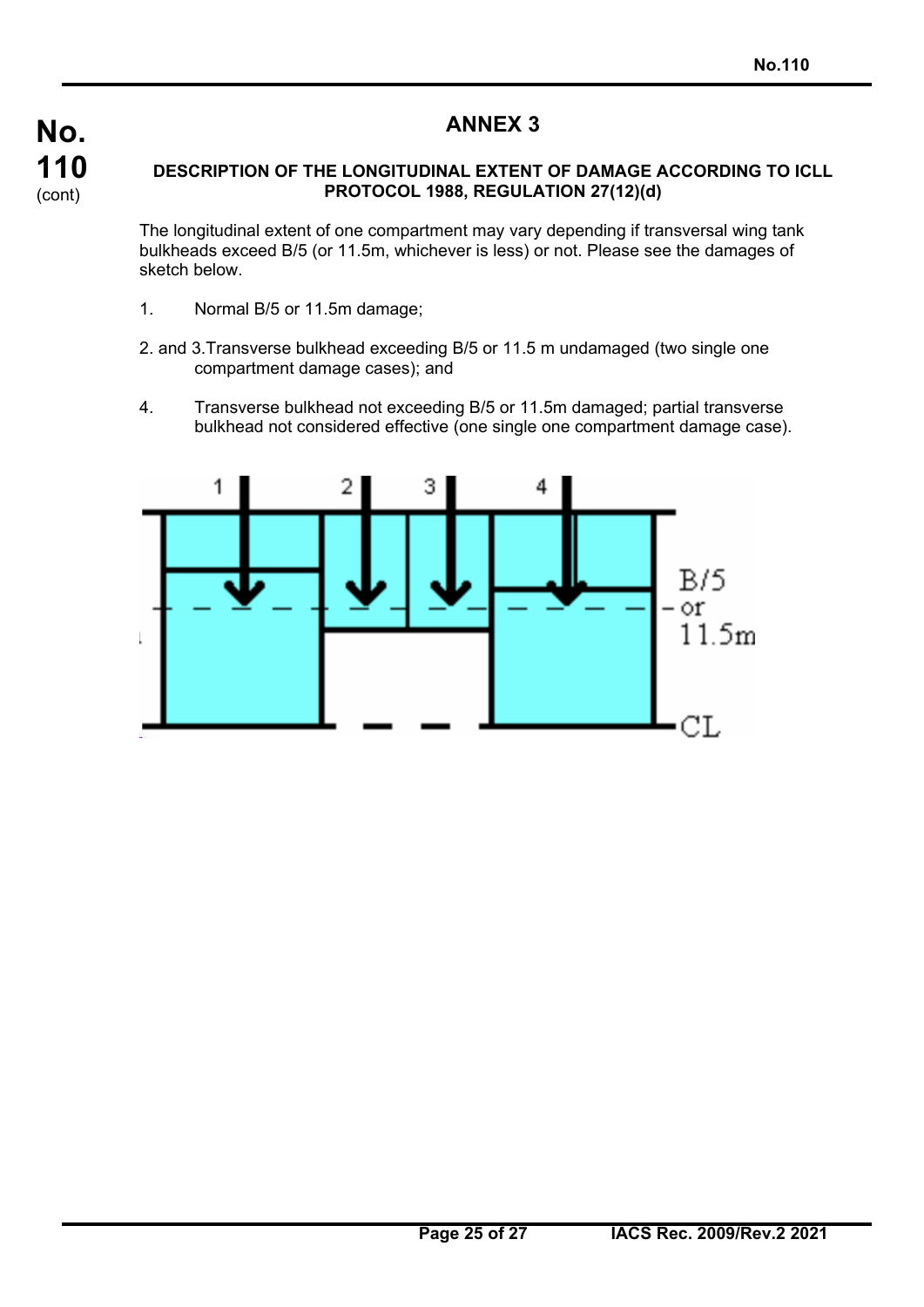## **ANNEX 4**

### **EXAMPLE ON HOW TO DEFINE DAMAGES OF LESSER EXTENT**



1. SIDE DAMAGE

1.1 Damaged compartments for maximum extent:

1.1.1 C5, C3, C4

1.2 Damaged compartments for lesser extent: 1.2.1 C5 1.2.2 C5, C4 1.2.3 C3, C5

2. BOTTOM DAMAGE 2.1 Damaged compartments for maximum extent:

2.1.1 C4, C1

2.2 Damaged compartments for lesser extent:

2.2.1 C4

 $\overline{a}$ 

**No.** 

**110**  (cont)